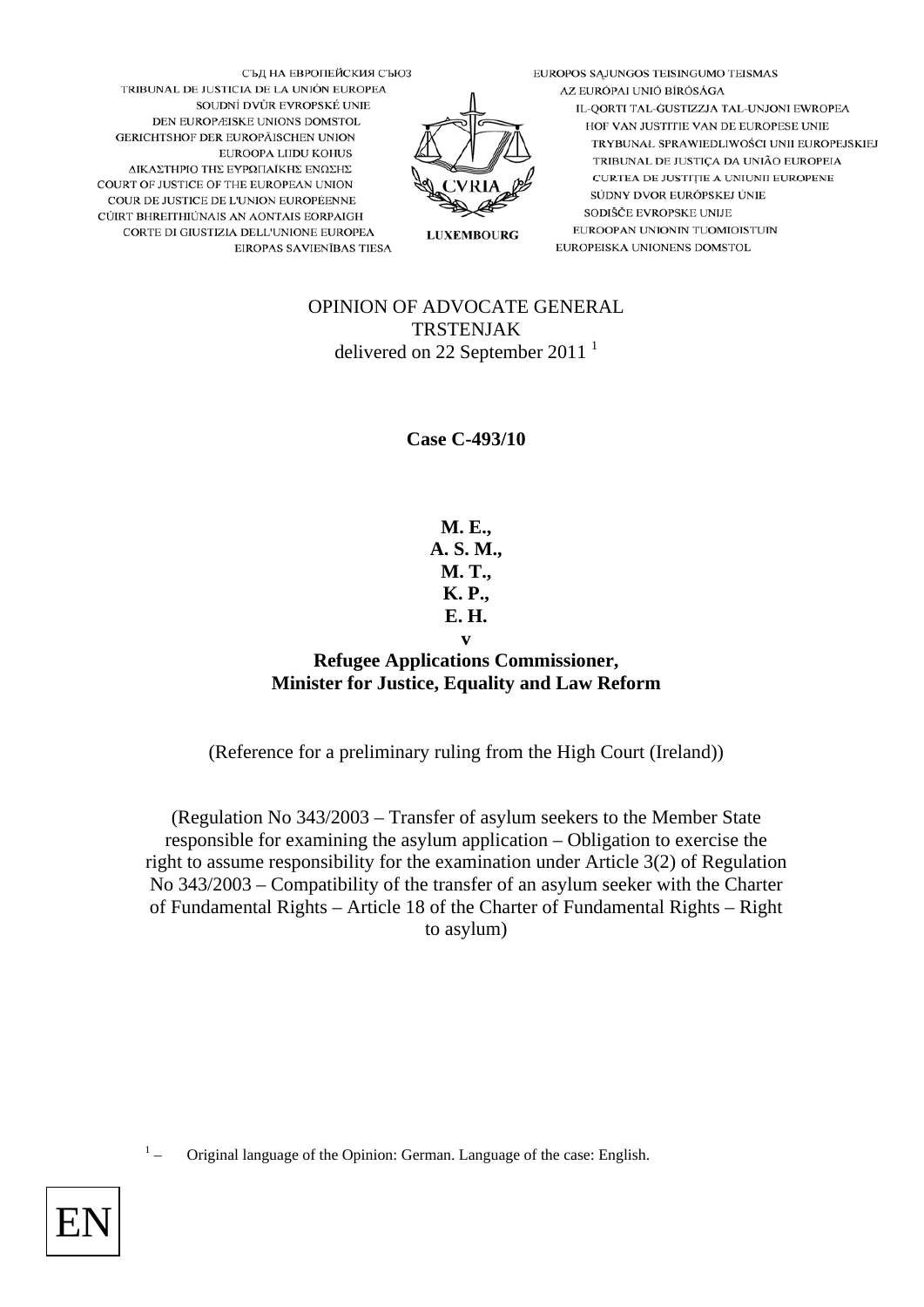# Table of contents

| $B$ – The duty to exercise the right to assume responsibility for the<br>examination under Article $3(2)$ of Regulation No $343/2003$ in the<br>case of a serious risk of violation of fundamental rights if an asylum<br>seeker is transferred to the Member State which is primarily |  |
|----------------------------------------------------------------------------------------------------------------------------------------------------------------------------------------------------------------------------------------------------------------------------------------|--|
| $C$ – The transferring Member State is obliged, before the transfer of<br>an asylum seeker pursuant to Regulation No 343/2003, to assess<br>whether the rights of that asylum seeker, as enshrined in the Charter<br>of Fundamental Rights, are guaranteed in the receiving Member     |  |
|                                                                                                                                                                                                                                                                                        |  |
|                                                                                                                                                                                                                                                                                        |  |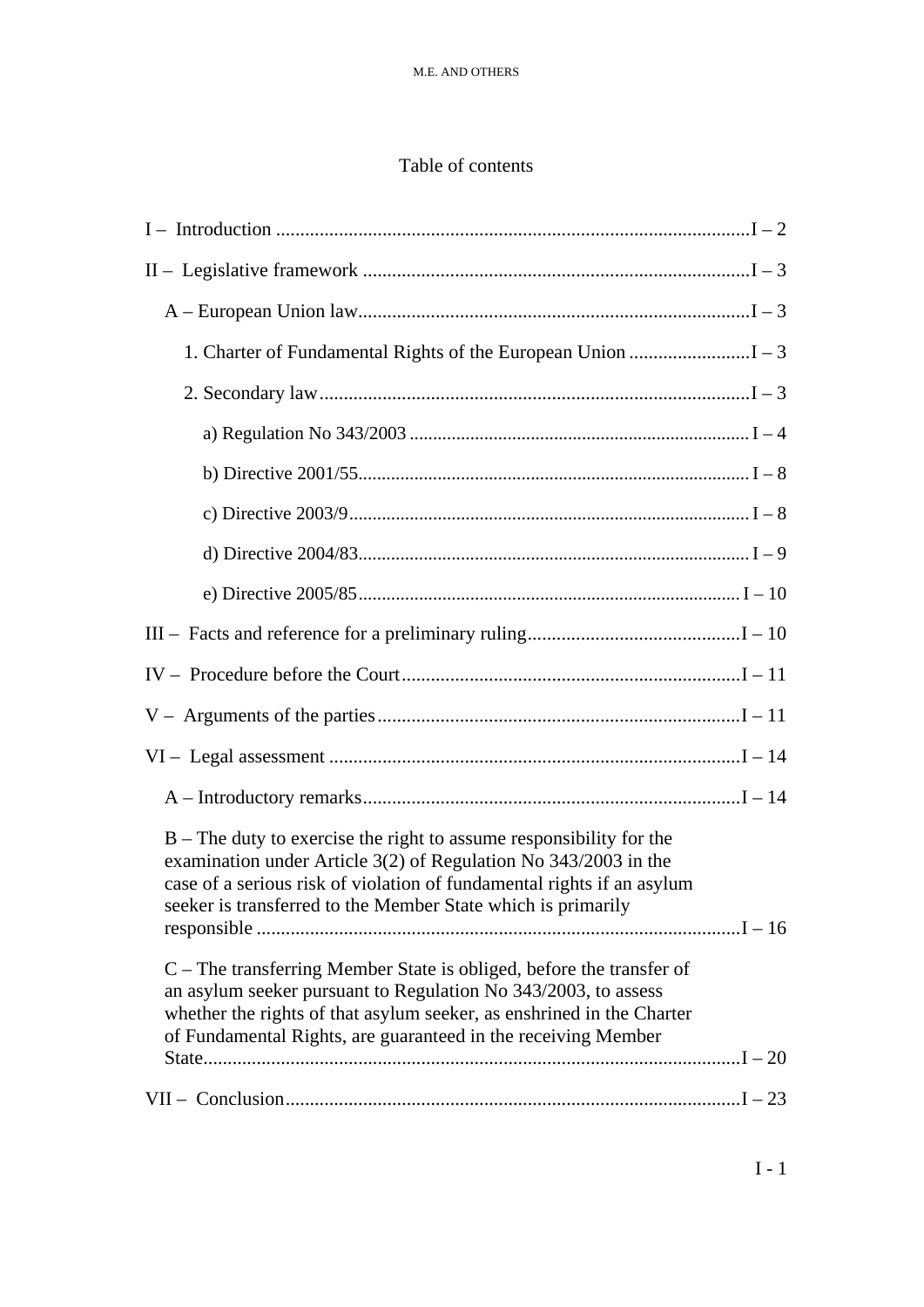## **I – Introduction**

1. The criteria for determining the Member State responsible for an asylum application lodged in the Union are laid down in Council Regulation (EC) No 343/2003 of 18 February 2003 establishing the criteria and mechanisms for determining the Member State responsible for examining an asylum application lodged in one of the Member States by a third-country national.<sup>2</sup> A fundamental characteristic of the system for allocating responsibilities in asylum cases introduced by that regulation is that, in principle, a single Member State is responsible for each asylum application lodged in the European Union. Where a third-country national has applied for asylum in a Member State which is not primarily responsible for examining that application under Regulation No 343/2003, the regulation provides for mechanisms for the transfer of the asylum seeker to the Member State which is primarily responsible.

2. However, in the light of the current crisis affecting the Greek asylum system, the question arises, for the other Member States, whether asylum seekers may be transferred to Greece pursuant to Regulation No 343/2003 if it can no longer be guaranteed that those asylum seekers will be treated and their applications will be examined in Greece in accordance with the requirements laid down in European Union law. Given that Article 3(2) of Regulation No 343/2003 accords the Member States the right, by way of derogation from the normal rules governing responsibility, to assume the examination of an asylum application lodged in their territory, rather than the Member State primarily responsible, the question also arises whether the Member States' 'right to assume responsibility for the examination themselves' may become a 'duty to assume responsibility for the examination' if the Member State with primary responsibility is no longer able to treat asylum seekers in accordance with the requirements laid down in European Union law.

3. The referring court is required to rule on these questions in the main proceedings, in which five asylum seekers who entered the European Union illegally via Greece, but claimed asylum in Ireland, are challenging their return from Ireland to Greece.

4. The present case is closely connected with Case C-411/10 *N.S.*, in which I deliver my Opinion on the same day as in the present case. In *N.S.* the central issue is the transfer of asylum seekers from the United Kingdom to Greece pursuant to Regulation No 343/2003 and that case has been joined with the present case, by order of the President of the Court of Justice, for the purposes of the written and oral procedure and the judgment. For reasons of clarity, however, I am delivering separate Opinions in the present case and in *N.S*. The present Opinion nevertheless contains several references to the Opinion in *N.S*.

 $2\,$ – OJ 2003 L 50, p. 1.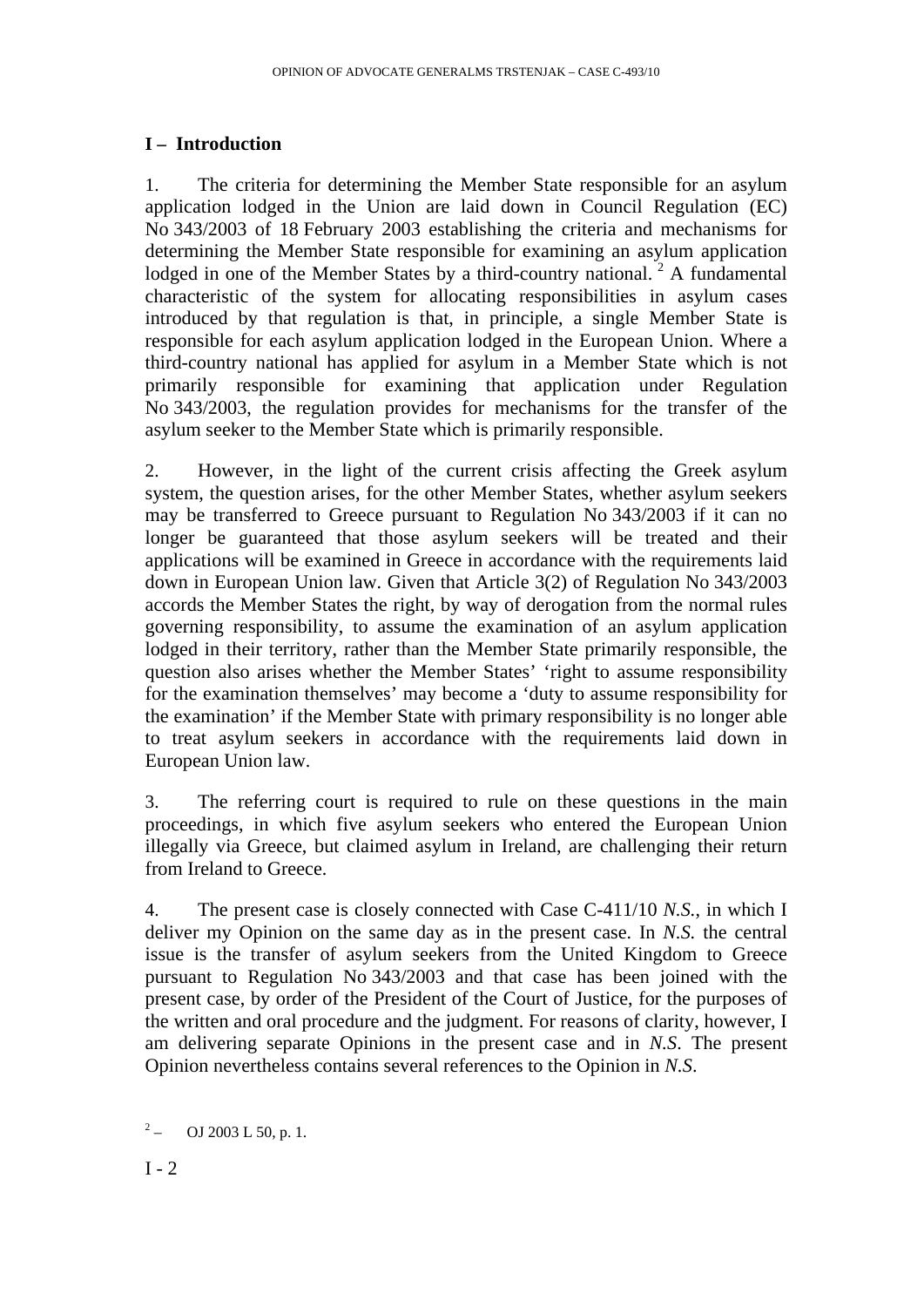## **II – Legislative framework**

#### A – *European Union law*

1. Charter of Fundamental Rights of the European Union

5. Article 1 of the Charter of Fundamental Rights provides, under the heading 'Human dignity':

'Human dignity is inviolable. It must be respected and protected.'

6. Article 4 of the Charter of Fundamental Rights provides, under the heading 'Prohibition of torture and inhuman or degrading treatment or punishment':

'No one shall be subjected to torture or to inhuman or degrading treatment or punishment.'

7. Article 18 of the Charter of Fundamental Rights provides, under the heading 'Right to asylum':

'The right to asylum shall be guaranteed with due respect for the rules of the Geneva Convention of 28 July 1951 and the Protocol of 31 January 1967 relating to the status of refugees and in accordance with the Treaty on European Union and the Treaty on the Functioning of the European Union.'

8. Article 19 of the Charter of Fundamental Rights provides, under the heading 'Protection in the event of removal, expulsion or extradition':

'1. Collective expulsions are prohibited.

2. No one may be removed, expelled or extradited to a State where there is a serious risk that he or she would be subjected to the death penalty, torture or other inhuman or degrading treatment or punishment.'

2. Secondary law

9. The European Council, at its special meeting in Tampere on 15 and 16 October 1999, agreed to work towards establishing a Common European Asylum System, based on the full and inclusive application of the Geneva Convention of 28 July 1951 relating to the status of refugees, as amended by the New York Protocol of 31 January 1967 ('the Geneva Convention'), thus affirming the principle of *non-refoulement* and ensuring that nobody is sent back to persecution. At that special meeting, the European Council also acknowledged the need to reach agreement on the issue of temporary protection for displaced persons on the basis of solidarity between Member States.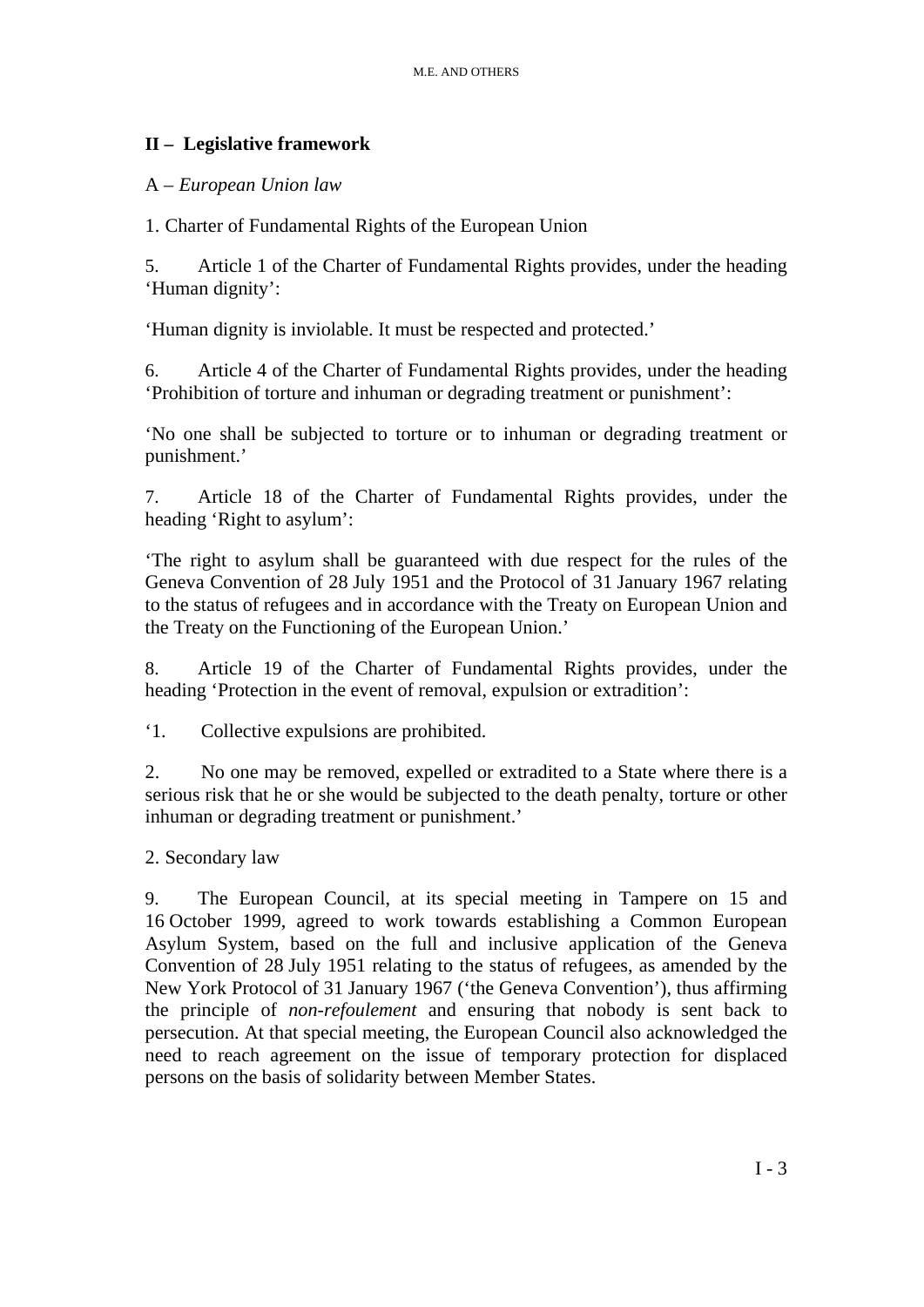10. The measures adopted to implement the Tampere Conclusions included the following regulation and the following directives:  $3\overline{ }$ 

- Regulation No 343/2003,
- Council Directive 2001/55/EC of 20 July 2001 on minimum standards for giving temporary protection in the event of a mass influx of displaced persons and on measures promoting a balance of efforts between Member States in receiving such persons and bearing the consequences thereof, <sup>4</sup>
- Council Directive 2003/9/EC of 27 January 2003 laying down minimum standards for the reception of asylum seekers, <sup>5</sup>
- Council Directive 2004/83/EC of 29 April 2004 on minimum standards for the qualification and status of third-country nationals or stateless persons as refugees or as persons who otherwise need international protection and the content of the protection granted, <sup>6</sup>
- Council Directive 2005/85/EC of 1 December 2005 on minimum standards on procedures in Member States for granting and withdrawing refugee status $\frac{7}{ }$
- 11. That regulation and those directives specifically provide as follows:

a) Regulation No 343/2003

12. In Article 1, Regulation No 343/2003 lays down the criteria and mechanisms for determining the Member State responsible for examining an application for asylum lodged in one of the Member States by a third-country national.

- 13. Article 3 of Regulation No 343/2003 states:
- $3\degree$  – In addition to the regulation and the directives mentioned here, there are many other instruments of secondary legislation which relate to the creation of a common asylum system, the policy of legal immigration, and the fight against illegal immigration, such as Regulation (EU) No 439/2010 of the European Parliament and of the Council of 19 May 2010 establishing a European Asylum Support Office (OJ 2010 L 132, p. 11) or Directive 2008/115/EC of the European Parliament and of the Council of 16 December 2008 on common standards and procedures in Member States for returning illegally staying third-country nationals (OJ 2008 L 348, p. 98).
- $4\degree$ – OJ 2001 L 212, p. 12.
- $5 -$  OJ 2003 L 31, p. 18.
- $6 -$  OJ 2004 L 304, p. 12.
- $7 -$  OJ 2005 L 326, p. 13.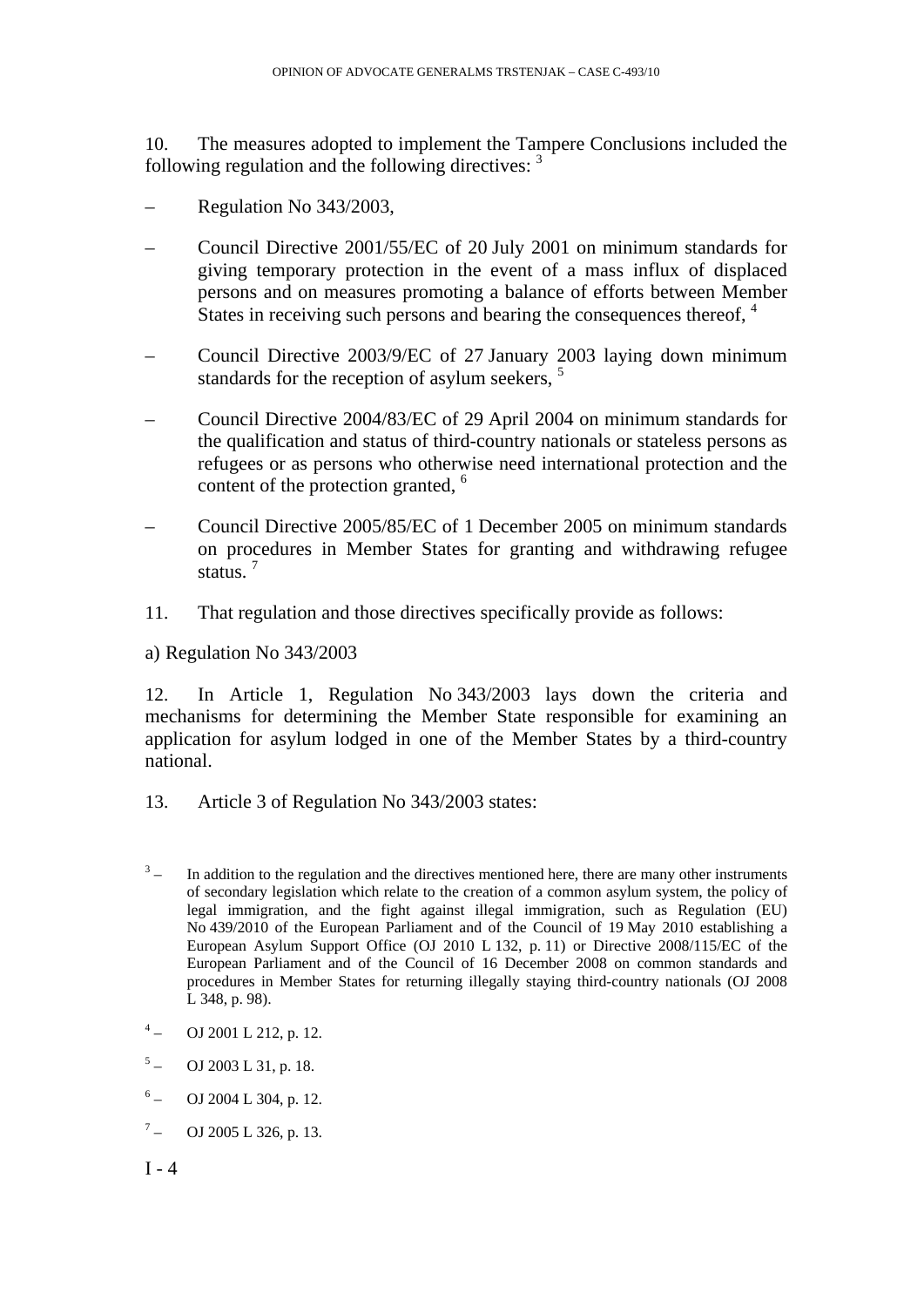'1. Member States shall examine the application of any third-country national who applies at the border or in their territory to any one of them for asylum. The application shall be examined by a single Member State, which shall be the one which the criteria set out in Chapter III indicate is responsible.

2. By way of derogation from paragraph 1, each Member State may examine an application for asylum lodged with it by a third-country national, even if such examination is not its responsibility under the criteria laid down in this Regulation. In such an event, that Member State shall become the Member State responsible within the meaning of this Regulation and shall assume the obligations associated with that responsibility. Where appropriate, it shall inform the Member State previously responsible, the Member State conducting a procedure for determining the Member State responsible or the Member State which has been requested to take charge of or take back the applicant.

3. Any Member State shall retain the right, pursuant to its national laws, to send an asylum seeker to a third country, in compliance with the provisions of the Geneva Convention.

4. The asylum seeker shall be informed in writing in a language that he or she may reasonably be expected to understand regarding the application of this Regulation, its time limits and its effects.'

14. Article 4(1) of Regulation No 343/2003 states:

'1. The process of determining the Member State responsible under this Regulation shall start as soon as an application for asylum is first lodged with a Member State.

2. An application for asylum shall be deemed to have been lodged once a form submitted by the applicant for asylum or a report prepared by the authorities has reached the competent authorities of the Member State concerned. Where an application is not made in writing, the time elapsing between the statement of intention and the preparation of a report should be as short as possible.

…'

15. Article 5 of Regulation No 343/2003 provides:

'1. The criteria for determining the Member State responsible shall be applied in the order in which they are set out in this Chapter.

2. The Member State responsible in accordance with the criteria shall be determined on the basis of the situation obtaining when the asylum seeker first lodged his application with a Member State.'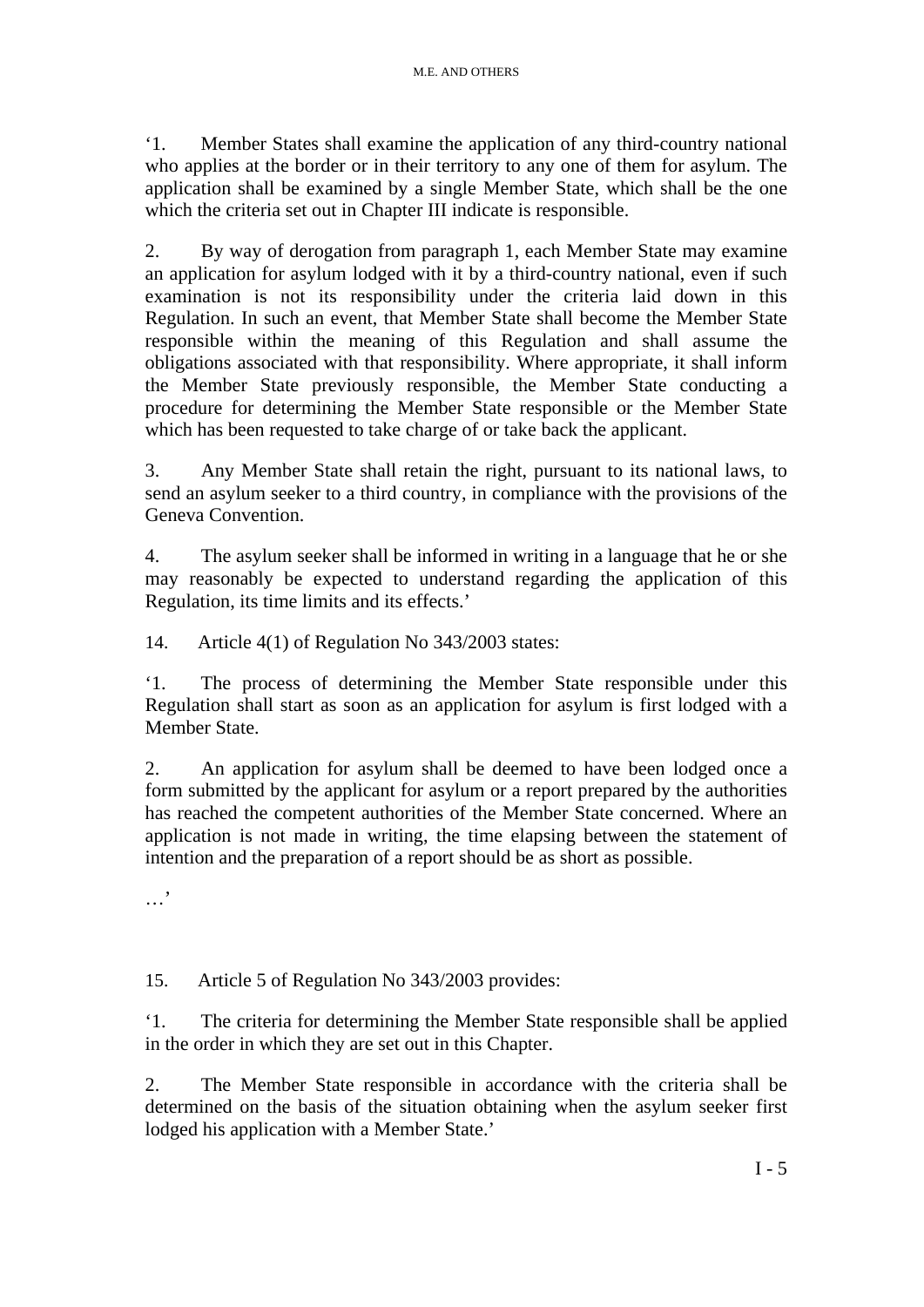16. Article 10 of Regulation No 343/2003 states:

'1. Where it is established, on the basis of proof or circumstantial evidence as described in the two lists mentioned in Article 18(3), including the data referred to in Chapter III of Regulation (EC) No 2725/2000, that an asylum seeker has irregularly crossed the border into a Member State by land, sea or air, having come from a third country, the Member State thus entered shall be responsible for examining the application for asylum. This responsibility shall cease 12 months after the date on which the irregular border crossing took place.

2. When a Member State cannot or can no longer be held responsible in accordance with paragraph 1, and where it is established, on the basis of proof or circumstantial evidence as described in the two lists mentioned in Article 18(3), that the asylum seeker – who has entered the territories of the Member States irregularly or whose circumstances of entry cannot be established – at the time of lodging the application has been previously living for a continuous period of at least five months in a Member State, that Member State shall be responsible for examining the application for asylum.

If the applicant has been living for periods of time of at least five months in several Member States, the Member State where this has been most recently the case shall be responsible for examining the application.'

17. Article 13 of Regulation No 343/2003 provides:

'Where no Member State responsible for examining the application for asylum can be designated on the basis of the criteria listed in this Regulation, the first Member State with which the application for asylum was lodged shall be responsible for examining it.'

18. Article 16 of Regulation No 343/2003 states:

'1. The Member State responsible for examining an application for asylum under this Regulation shall be obliged to:

(a) take charge, under the conditions laid down in Articles 17 to 19, of an asylum seeker who has lodged an application in a different Member State;

(b) complete the examination of the application for asylum;

…

3. The obligations specified in paragraph 1 shall cease where the thirdcountry national has left the territory of the Member States for at least three months, unless the third-country national is in possession of a valid residence document issued by the Member State responsible.

 $I - 6$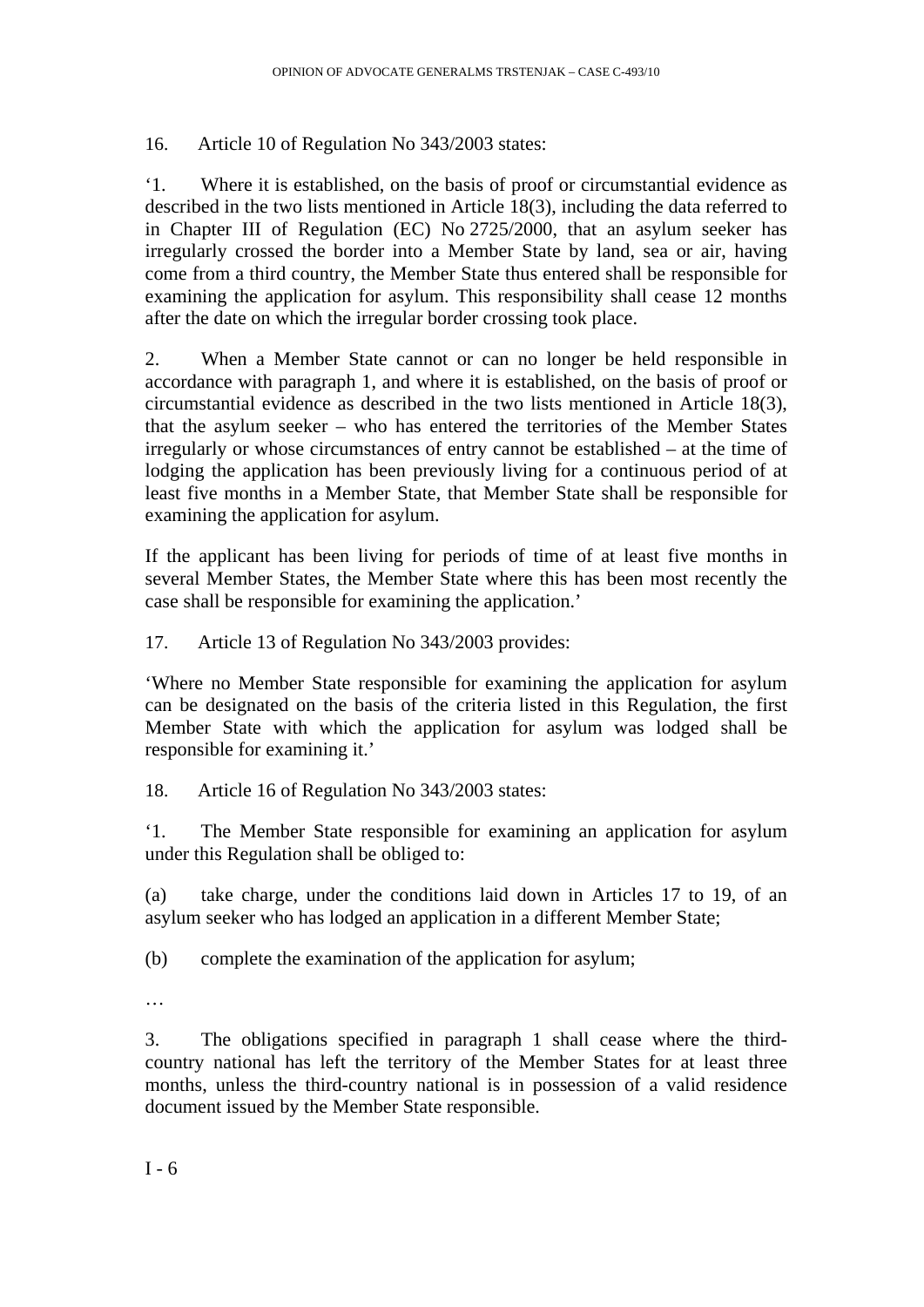…,

19. Article 17 of Regulation No 343/2003 provides:

'1. Where a Member State with which an application for asylum has been lodged considers that another Member State is responsible for examining the application, it may, as quickly as possible and in any case within three months of the date on which the application was lodged within the meaning of Article 4(2), call upon the other Member State to take charge of the applicant.

Where the request to take charge of an applicant is not made within the period of three months, responsibility for examining the application for asylum shall lie with the Member State in which the application was lodged.

…'

20. Article 18 of Regulation No 343/2003 states:

'1. The requested Member State shall make the necessary checks, and shall give a decision on the request to take charge of an applicant within two months of the date on which the request was received.

…

7. Failure to act within the two-month period mentioned in paragraph 1 and the one-month period mentioned in paragraph 6 shall be tantamount to accepting the request, and entail the obligation to take charge of the person, including the provisions for proper arrangements for arrival.'

21. Article 19 of Regulation No 343/2003 provides as follows:

'1. Where the requested Member State accepts that it should take charge of an applicant, the Member State in which the application for asylum was lodged shall notify the applicant of the decision not to examine the application, and of the obligation to transfer the applicant to the responsible Member State.

2. The decision referred to in paragraph 1 shall set out the grounds on which it is based. It shall contain details of the time limit for carrying out the transfer and shall, if necessary, contain information on the place and date at which the applicant should appear, if he is travelling to the Member State responsible by his own means. This decision may be subject to an appeal or a review. Appeal or review concerning this decision shall not suspend the implementation of the transfer unless the courts or competent bodies so decide on a case-by-case basis if national legislation allows for this.

3. The transfer of the applicant from the Member State in which the application for asylum was lodged to the Member State responsible shall be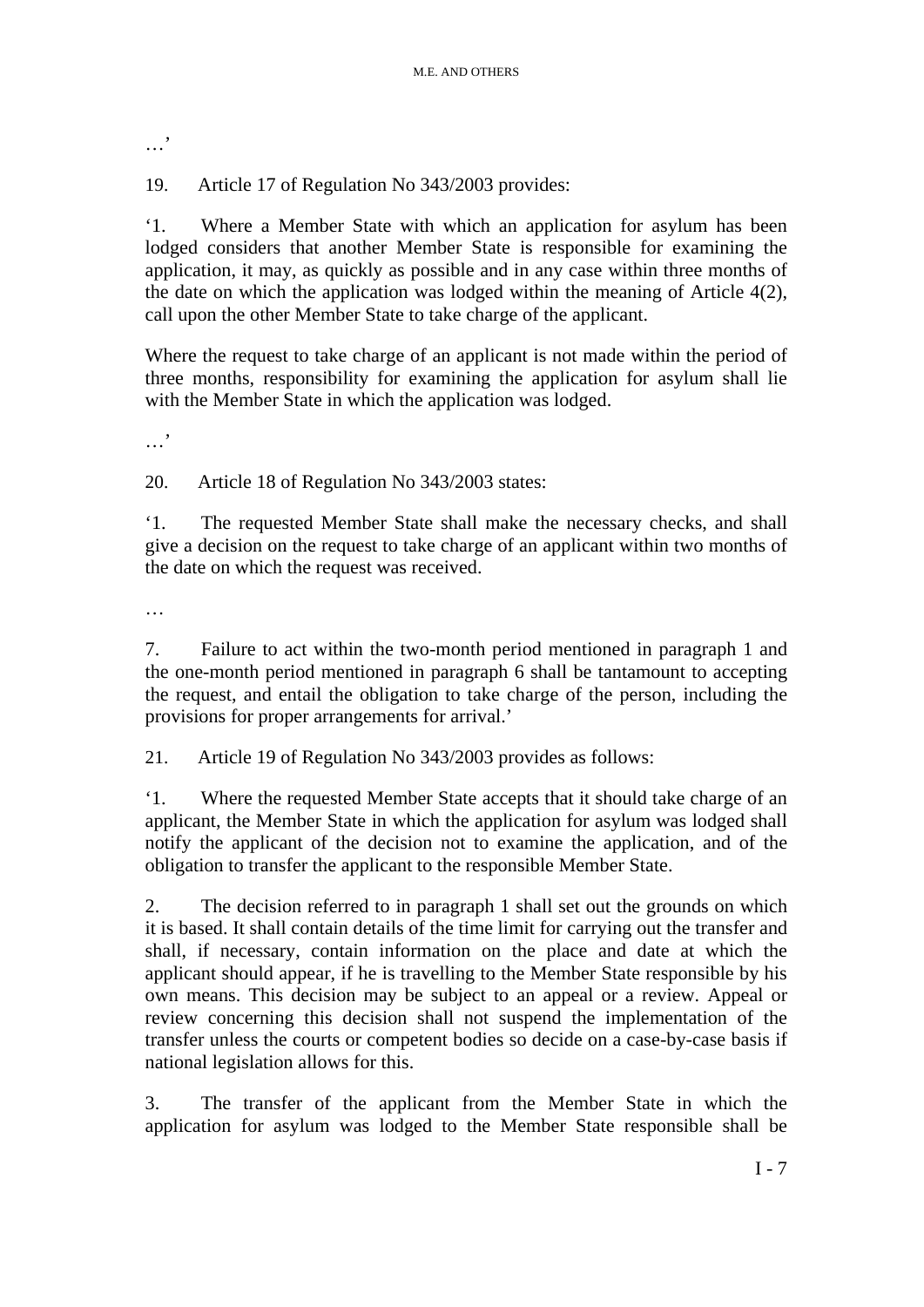carried out in accordance with the national law of the first Member State, after consultation between the Member States concerned, as soon as practically possible, and at the latest within six months of acceptance of the request that charge be taken or of the decision on an appeal or review where there is a suspensive effect.

…

4. Where the transfer does not take place within the six months' time limit, responsibility shall lie with the Member State in which the application for asylum was lodged. This time limit may be extended up to a maximum of one year if the transfer could not be carried out due to imprisonment of the asylum seeker or up to a maximum of eighteen months if the asylum seeker absconds.

…'

#### b) Directive 2001/55

22. According to Article 1, the purpose of Directive 2001/55 is to establish minimum standards for giving temporary protection in the event of a mass influx of displaced persons from third countries who are unable to return to their country of origin and to promote a balance of effort between Member States in receiving and bearing the consequences of receiving such persons.

23. Under Article 2(a) of Directive 2001/55,'temporary protection' means a procedure of exceptional character to provide, in the event of a mass influx or imminent mass influx of displaced persons from third countries who are unable to return to their country of origin, immediate and temporary protection to such persons, in particular if there is also a risk that the asylum system will be unable to process this influx without adverse effects for its efficient operation, in the interests of the persons concerned and other persons requesting protection.

24. Chapter II of Directive 2001/55 contains rules on the duration and implementation of temporary protection. Chapter III concerns the obligations of the Member States towards persons enjoying temporary protection. Chapter IV of the directive regulates access to the asylum procedure in the context of temporary protection. Chapter V of the directive concerns return and measures after temporary protection. Chapter VI concerns the distribution of burdens and responsibilities among the Member States in the spirit of solidarity within the European Union.

c) Directive 2003/9

25. Article 1 states that the purpose of Directive 2003/9 is to lay down minimum standards for the reception of asylum seekers in Member States.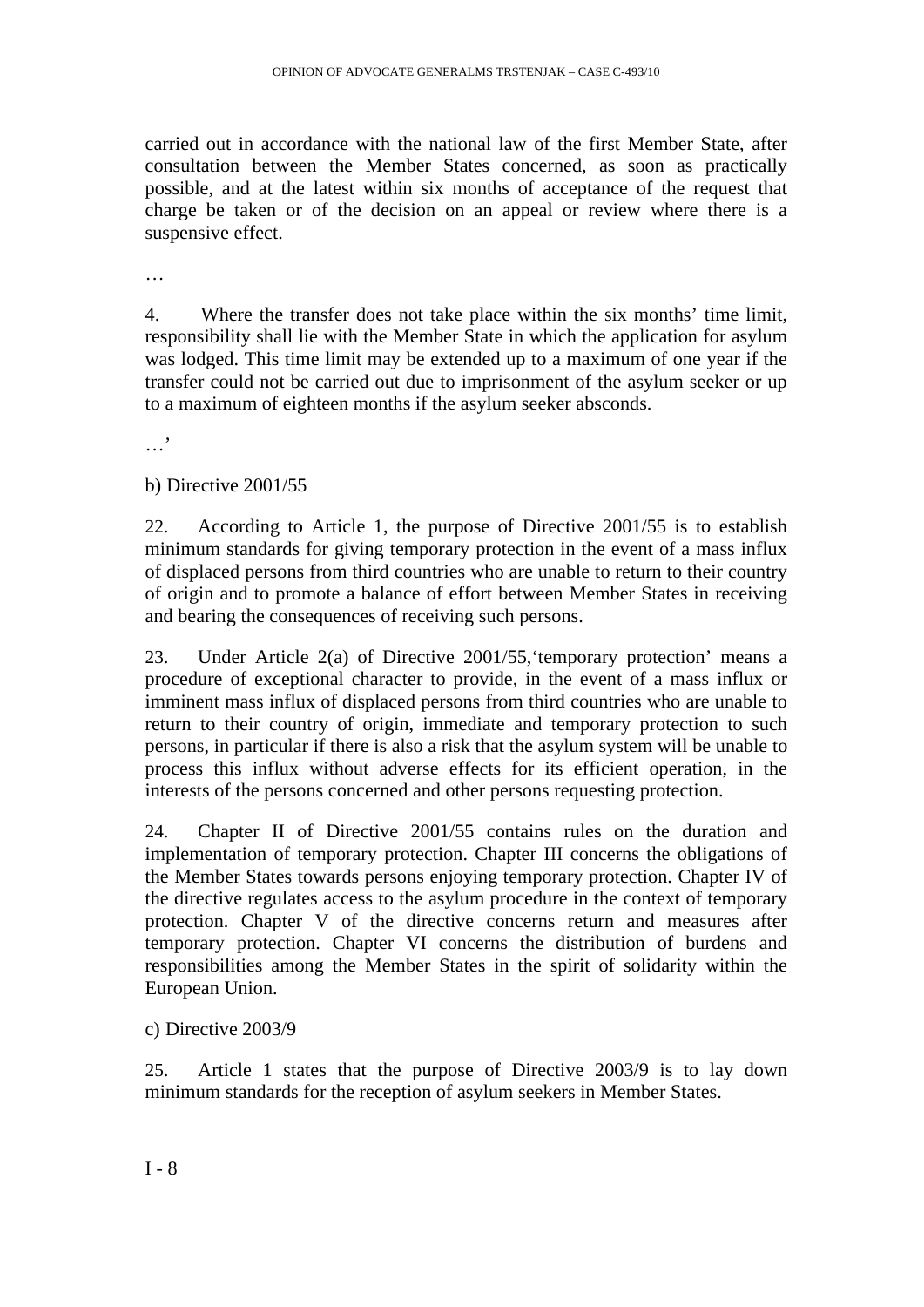26. The minimum standards laid down in Directive 2003/9 relate to the Member States' information duties vis-à-vis asylum seekers (Article 5), provision of documentation for asylum seekers (Article 6), residence and freedom of movement for asylum seekers (Article 7), the preservation of family unity for asylum seekers (Article 8), schooling and education of minors (Article 10), access to the labour market for asylum seekers (Article 11), vocational training (Article 12) and material reception conditions and health care for asylum seekers (Article 13 et seq.).

27. Article 21 of Directive 2003/9 provides, under the heading 'Appeals', that Member States are to ensure that negative decisions relating to the granting of benefits under that directive or decisions taken under Article 7 which individually affect asylum seekers may be the subject of an appeal within the procedures laid down in national law. At least in the last instance the possibility of an appeal or a review before a judicial body must be granted.

28. Under Article 23 of Directive 2003/9, Member States must, with due respect to their respective constitutional structures, ensure that appropriate guidance, monitoring and control of the level of reception conditions are established. Under Article 24(2), Member States are also required to allocate the necessary resources in connection with the national provisions enacted to implement that directive.

## d) Directive 2004/83

29. Under Article 1 of Directive 2004/83, the purpose of the Directive is to lay down minimum standards for the qualification of third-country nationals or stateless persons as refugees or as persons who otherwise need international protection and the content of the protection granted.

30. Chapters II, III and V of Directive 2004/83 contain a number of rules and criteria relating to the assessment of applications for the granting of refugee status or for the granting of subsidiary protection status and relating to the qualification of third-country nationals as refugees or as persons eligible for subsidiary protection. Chapter IV contains, first, a provision under which Member States must grant refugee status to a third-country national or a stateless person who qualifies as a refugee in accordance with Chapters II and III (Article 13). Secondly, that chapter lays down detailed rules on revocation of, ending of or refusal to renew refugee status (Article 14). Chapter VI contains the relevant rules on the granting of subsidiary protection status (Article 18) and on the revocation of, ending of or refusal to renew subsidiary protection status (Article 19). Chapter VII lays down the content of international protection, including protection from *refoulement* (Article 21). Chapter VIII governs matters of administrative cooperation. Under Article 36, Member States must ensure, among other things, that authorities and other organisations implementing the directive have received the necessary training.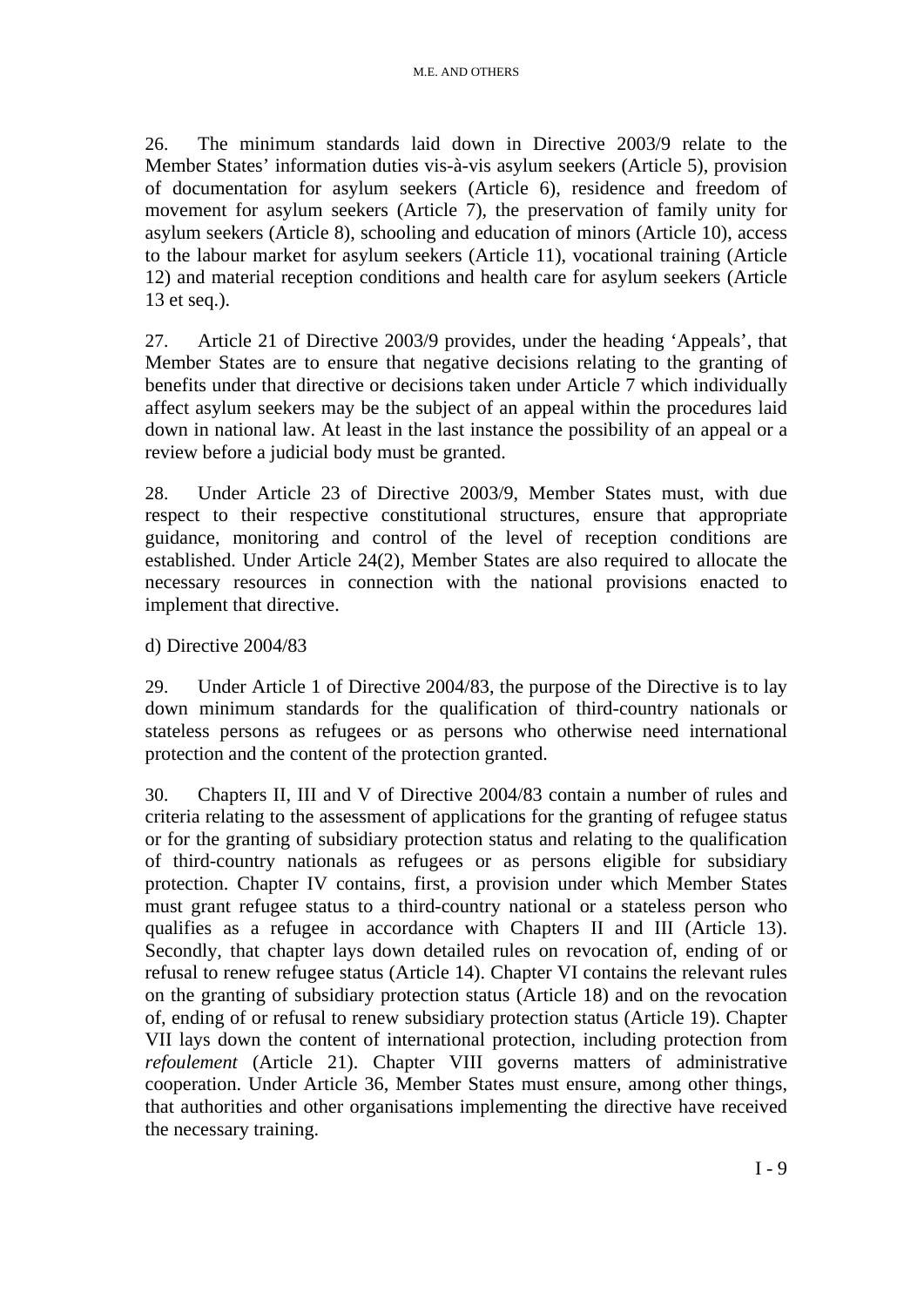#### e) Directive 2005/85

31. Article 1 of Directive 2005/85 states that the purpose of the directive is to establish minimum standards on procedures in Member States for granting and withdrawing refugee status.

32. Under its Article 3(1), the directive applies to all applications for asylum made in the territory, including at the border or in the transit zones of the Member States, and to the withdrawal of refugee status. The first subparagraph of Article 4(1) provides that Member States must designate for all procedures a determining authority which will be responsible for an appropriate examination of the applications in accordance with the directive.

33. The basic principles underlying these procedures and the guarantees to be given to asylum seekers in this connection are laid down in Chapter II of Directive 2005/85. Specific rules on the procedures for granting refugee status are contained in Chapter III of the directive, which also introduces the safe third country concept (Article 27) and the safe country of origin concept (Article 31). Chapter V includes rules on the right of asylum seekers to an effective remedy (Article 39).

## **III – Facts and reference for a preliminary ruling**

34. The main proceedings concern actions brought by five asylum seekers against the decisions of the Refugee Applications Commissioner ('the first respondent in the main proceedings') to have those asylum seekers transferred to Greece pursuant to Regulation No 343/2003 for purposes of examination of their asylum applications.

35. Each of the claimants, who have no connection with each other, travelled through Greece and was arrested there for illegal entry. They are all adult men and do not claim any particular vulnerability or disability. Each claimant left Greece without claiming asylum and travelled to Ireland, where each applied for asylum.

36. The five claimants claim to be from Afghanistan, Iran and Algeria. Each of the claimants resists return to Greece. They argue that there are inadequate procedures and conditions for asylum seekers in Greece and that Ireland is for that reason under an obligation to exercise its discretion under Article 3(2) of Regulation No 343/2003 to accept responsibility for examining and determining their asylum applications.

 $I - 10$ 37. The first respondent in the main proceedings declined to exercise the right to assume responsibility for the examination under Article 3(2) of Regulation No 343/2003 and the Minister for Justice, Equality and Law Reform ('the second respondent in the main proceedings') issued transfer orders in the five cases in accordance with Regulation No 343/2003. However, those transfers have been stayed pending the determination of judicial proceedings before the referring court which challenge the validity of the refusal by the first respondent in the main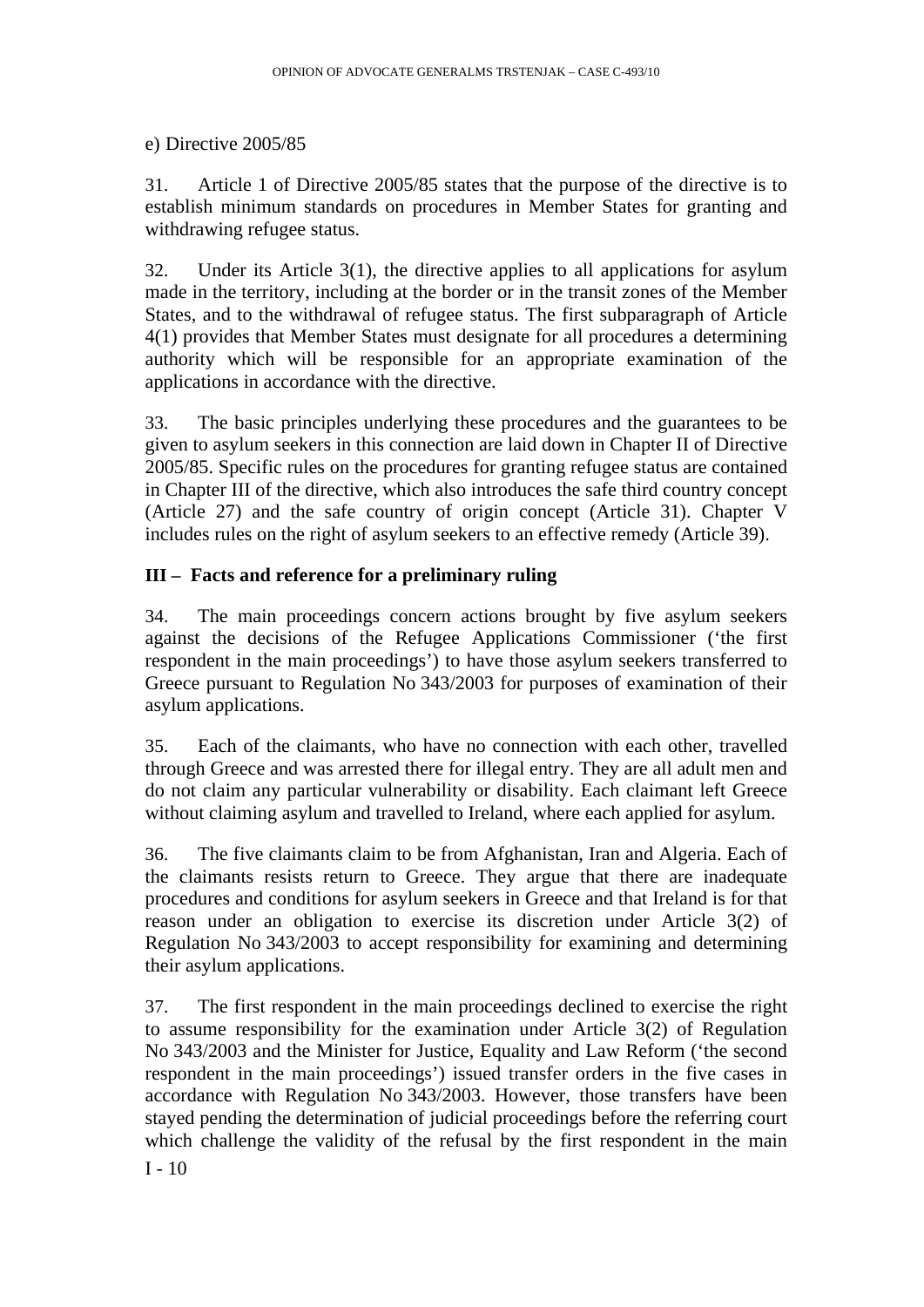proceedings to exercise the right to assume responsibility for the examination under Article 3(2).

38. As the referring court has doubts with regard to the interpretation and application of Article 3(2) of Regulation No 343/2003 in a case such as the main proceedings, it stayed the main proceedings and made reference to the Court for a preliminary ruling on the following questions:

- 1. Is the transferring Member State under Council Regulation (EC) No 343/2003 obliged to assess the compliance of the receiving Member State with Article 18 of the Charter of Fundamental Rights and Freedoms of the EU, Council Directives 2003/9/EC, 2004/83/EC and 2005/85/EC and Council Regulation (EC) No 343/2003?
- 2. If the answer is yes, and if the receiving Member State is found not to be in compliance with one or more of those provisions, is the transferring Member Sate obliged to accept responsibility for examining the application under Article 3(2) of Council Regulation (EC) No 343/2003?

## **IV – Procedure before the Court**

39. The order for reference was lodged at the Registry of the Court of Justice on 15 October 2010. By order of the President of the Court of Justice of 9 November 2010, Cases C-411/10 and C-493/10 were joined for the purposes of the written procedure and, by order of the President of the Court of Justice of 16 May 2011, for the purposes of the oral procedure and the judgment.

40. In the written procedure, observations were submitted by the claimants in the main proceedings, Amnesty International Limited and the AIRE (Advice on Individual Rights in Europe) Centre, as interveners, the United Nations High Commissioner for Refugees, Ireland, the Kingdom of Belgium, the Federal Republic of Germany, the French Republic, the United Kingdom, the Kingdom of the Netherlands, the Italian Republic, the Republic of Finland, the Hellenic Republic, the Republic of Austria, the Czech Republic, the Republic of Poland, the Swiss Confederation and the European Commission. The representatives of the claimants in the main proceedings, Amnesty International Limited and the AIRE (Advice on Individual Rights in Europe) Centre, the United Nations High Commissioner for Refugees, Ireland, the Hellenic Republic, the Republic of Slovenia, the Kingdom of the Netherlands, the Republic of Poland, the French Republic, the United Kingdom and the Commission took part at the hearing on 28 June 2011.

## **V – Arguments of the parties**

41. The first question, which asks whether the transferring Member State under Regulation No 343/2003 is obliged to assess the compliance of the receiving Member State with Article 18 of the Charter of Fundamental Rights, Directives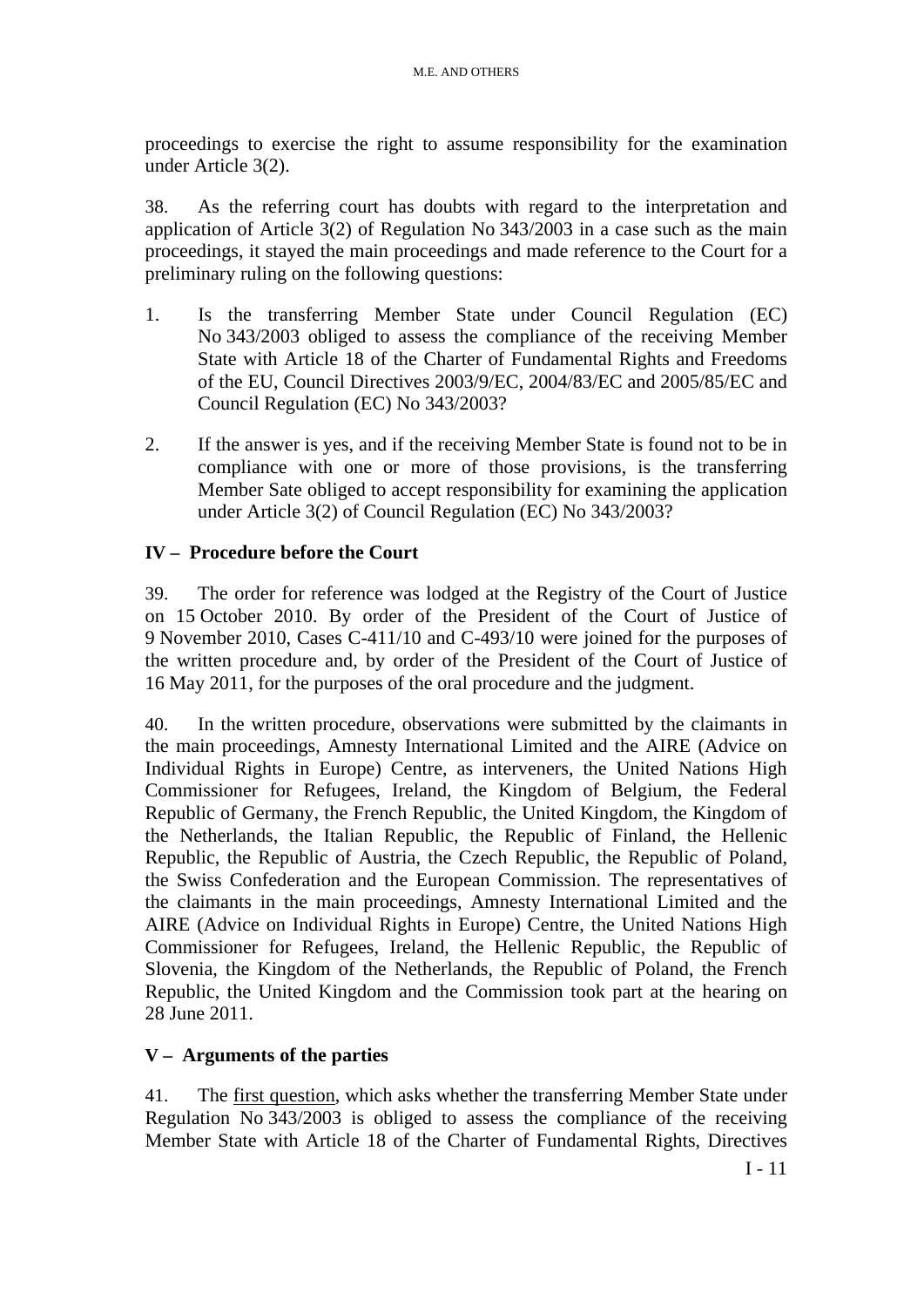2003/9, 2004/83 and 2005/85 and Regulation No 343/2003, must be answered in the affirmative in the view of the *claimants in the main proceedings*, *Amnesty International Limited* and the *AIRE Centre*. *Amnesty International Limited* and the *AIRE Centre* also stress that the transferring Member State must assess the compliance of the receiving Member State with all relevant provisions of the Charter of Fundamental Rights.

42. The *Belgian*, *German* and *French Governments*, the *Commission* and the *United Nations High Commissioner for Refugees* state in this regard that, in applying Regulation No 343/2003, the transferring Member State may presume that the Member State responsible for examining an asylum application will act in accordance with European Union law, although that presumption must be rebuttable. The *United Kingdom Government* stresses that an obligation to assess the compliance of the receiving Member State with Article 18 of the Charter of Fundamental Rights and the provisions of Directives 2003/9, 2004/83 and 2005/85 and Regulation No 343/2003 may arise only under extraordinary circumstances, namely where the presumption that the responsible Member State will act in accordance with humans rights and European Union law has been clearly rebutted.

43. In the view of *Ireland* and the *Italian, Netherlands*, *Czech*, *Polish* and *Finnish Governments*, the first question should be answered in the negative. In this connection, the *Greek* and *Polish Governments* argue that under European Union law a Member State may not review the conformity, with that law, of the action of another Member State.

44. The *Austrian Government* argues that the Member State which examines the lawfulness of a transfer to the Member State responsible under Regulation No 343/2003 must take into consideration whether, in principle, the receiving Member State observes the minimum standards, compliance with which would give grounds to presume that a transfer is compatible with the Charter of Fundamental Rights.

45. The second question, which asks whether the transferring Member State is obliged to accept responsibility for examining an asylum application under Article 3(2) of Regulation No 343/2003 where the receiving Member State does not comply with Article 18 of the Charter of Fundamental Rights or with one or more provisions of Directives 2003/9, 2004/83 and 2005/85 and Regulation No 343/2003, must be answered in the affirmative, in the view of *Amnesty International Limited* and the *AIRE Centre*. *Amnesty International Limited* and the *AIRE Centre* also stress that the obligation to exercise the right to assume responsibility for the examination is applicable in all cases in which there is a risk of non-compliance with one of the relevant provisions of the Charter in the receiving Member State.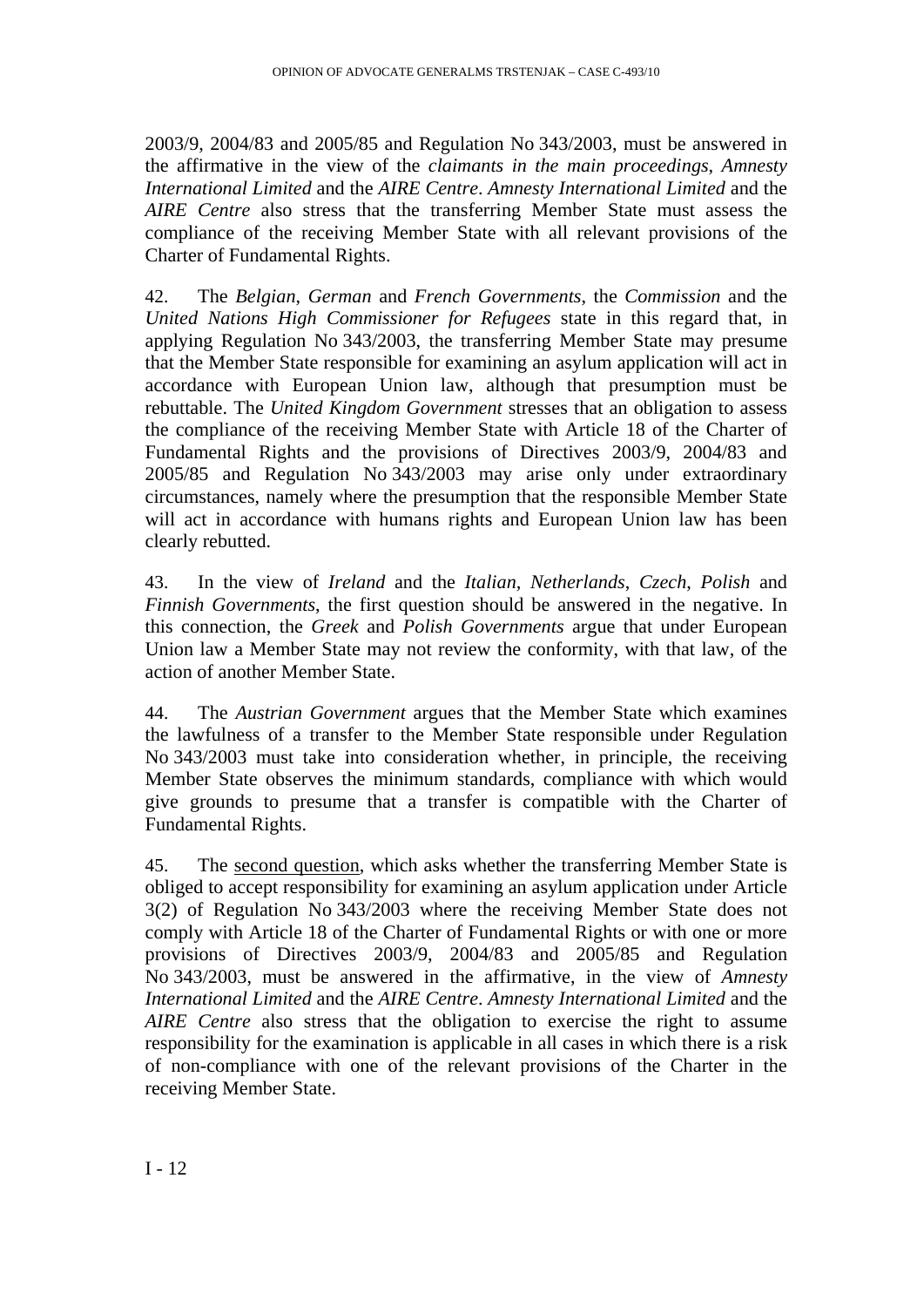46. In the view of the claimants in the main proceedings, the *Belgian* and *French Governments*, the *Commission* and the *United Nations High Commissioner for Refugees*, the transferring Member State is obliged to exercise its right to assume responsibility for the examination under Article 3(2) of Regulation No 343/2003 where there is evidence of a serious risk of violation of the asylum seeker's rights, as enshrined in the Charter of Fundamental Rights, in the receiving Member State. The *Finnish Government* makes similar observations to the effect that the obligation to exercise the right to assume responsibility for the examination under Article 3(2) of Regulation No 343/2003 may arise exceptionally in cases where it is clear that a transfer of the asylum seeker would seriously violate that person's rights as enshrined in Article 18 of the Charter of Fundamental Rights.

47. In the view of *Greek* and *Netherlands Governments*, by contrast, the transferring Member State is not obliged to exercise the right to assume responsibility for the examination under Article 3(2) of Regulation No 343/2003 where the receiving Member State does not comply with Article 18 of the Charter of Fundamental Rights or with one or more provisions of Directives 2003/9, 2004/83 and 2005/85 and Regulation No 343/2003. In the view of the *Polish* and *Slovenian Governments,* too, it is not possible to infer from Article 3(2) of Regulation No 343/2003 a duty to exercise the right to assume responsibility for the examination. The *German* and the *Netherlands Governments* point out, however, that an asylum seeker may not be transferred to a Member State in which there is a serious risk of violation of his rights as enshrined in the Charter of Fundamental Rights.

48. Because *Ireland* and the *Italian Government* answered the first question in the negative, there is no need, in their opinion, to answer the second question. The *United Kingdom Government* also considers it unnecessary, in the light of its answer to the first question, to answer the second question.

49. In the view of the *Swiss Confederation*, 8 Regulation No 343/2003 inherently contains a rebuttable presumption that the participating States will comply with the Geneva Convention and the European Convention for the Protection of Human Rights and Fundamental Freedoms (ECHR). However, where that presumption is rebutted in a specific case and it is not guaranteed that the asylum seeker will be treated in accordance with international law in the responsible State, a transfer to that State is precluded and the right to assume

 $8\phantom{.}$  – On the basis of the Agreement between the European Community and the Swiss Confederation concerning the criteria and mechanisms for establishing the State responsible for examining a request for asylum lodged in a Member State or in Switzerland (OJ 2008 L 53, p. 5), the Swiss Confederation participates in the Union's system for establishing the States responsible for asylum applications. Under Article 5(2) of that Agreement, the Swiss Confederation has the right to submit statements of case or written observations to the Court of Justice in cases where a court in a Member State has applied to the Court of Justice for a preliminary ruling on the interpretation of Regulation No 343/2003.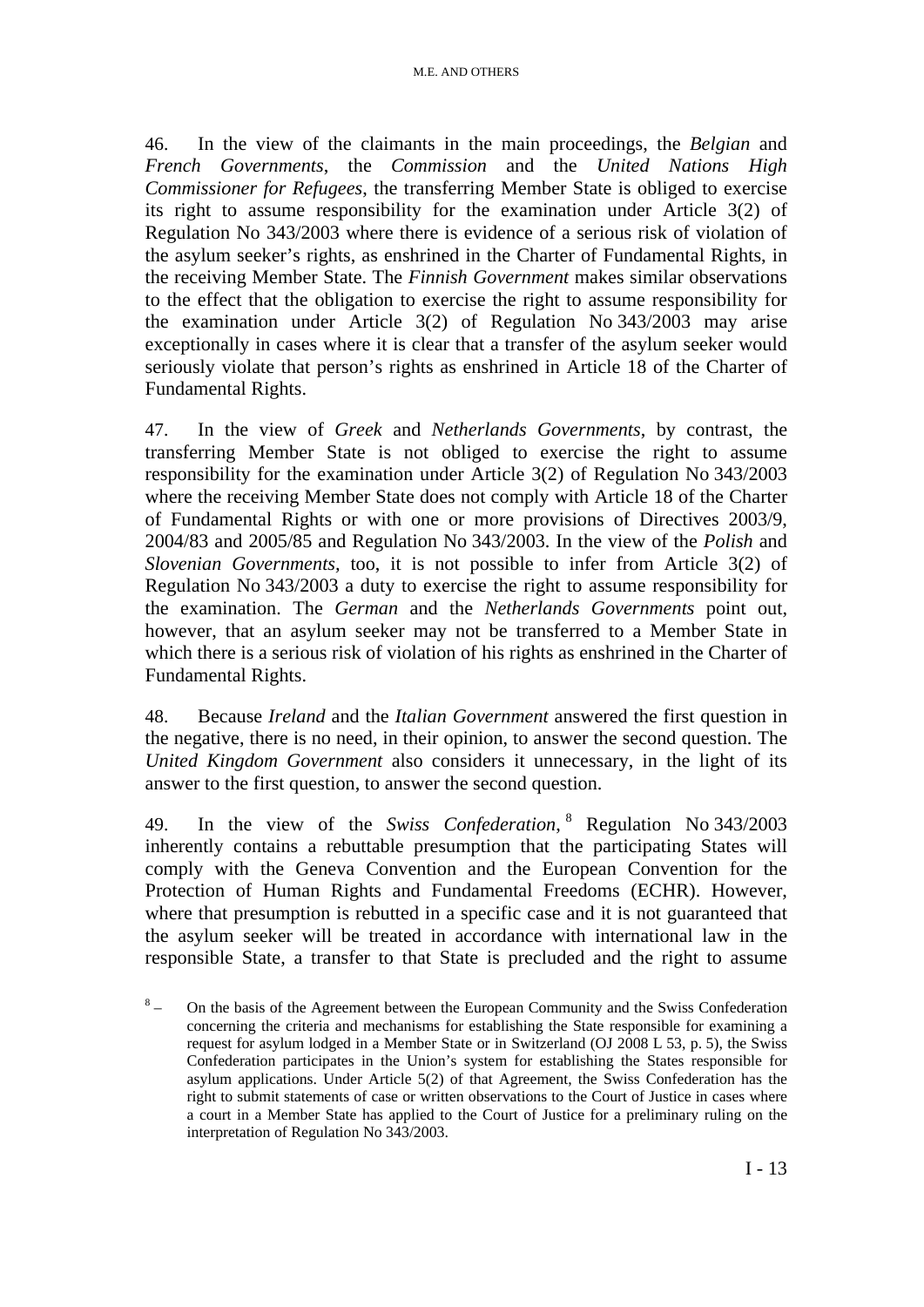responsibility for the examination under Article 3(2) of Regulation No 343/2003 exceptionally becomes a duty.

## **VI – Legal assessment**

## A – *Introductory remarks*

50. With its two questions, the referring court is essentially seeking to ascertain whether, and if so in what circumstances, a Member State is obliged to examine an asylum seeker's asylum application, exercising its right to assume responsibility for the examination under Article 3(2) of Regulation No 343/2003, where transfer to the Member State primarily responsible would expose the asylum seeker to a risk of violation of his rights as enshrined in Article 18 of the Charter of Fundamental Rights and/or to a risk that that Member State may not comply with its obligations under Directives 2003/9, 2004/83 and 2005/85 and Regulation No 343/2003.

51. The referring court asks these questions because it has clear evidence that there is a wide gulf between the European Union rules applicable to Greece as regards the organisation of its asylum system and its asylum procedure, on the one hand, and the actual treatment of asylum seekers in Greece, on the other, such that there may even be a risk that asylum seekers' fundamental rights will be violated if they are transferred to Greece.

52. In this connection, the referring court is of the view that it would be contrary to the spirit of Regulation No 343/2003 for a Member State or the domestic courts to examine the effectiveness of asylum systems in another Member State when applying Regulation No 343/2003. In the absence of any evidence that the transfer of an asylum seeker would raise a risk of treatment contrary to Article 3 of the ECHR, it is for the Member State, in principle, to decide whether it should exercise the right to assume responsibility for the examination under Article 3(2) of Regulation No 343/2003. It is not the function of the national courts to determine when and how the Member State should exercise its discretion.

53. The referring court takes the view that these findings are confirmed by the decision of the European Court of Human Rights of 2 December 2008 in K.R.S. v United Kingdom, <sup>9</sup> in which the European Court of Human Rights was required to rule on an application under the ECHR by an Iranian national who was to be transferred from the United Kingdom to Greece pursuant to Regulation No 343/2003. The Iranian asylum seeker argued in particular that removal to Greece would infringe Article 3 of the ECHR. By its decision of 2 December 2008, the European Court of Human Rights rejected that complaint as manifestly ill-founded.

 $9\degree$ – Judgment of 2 December 2008, K.R.S. v United Kingdom (Application No 32733/08).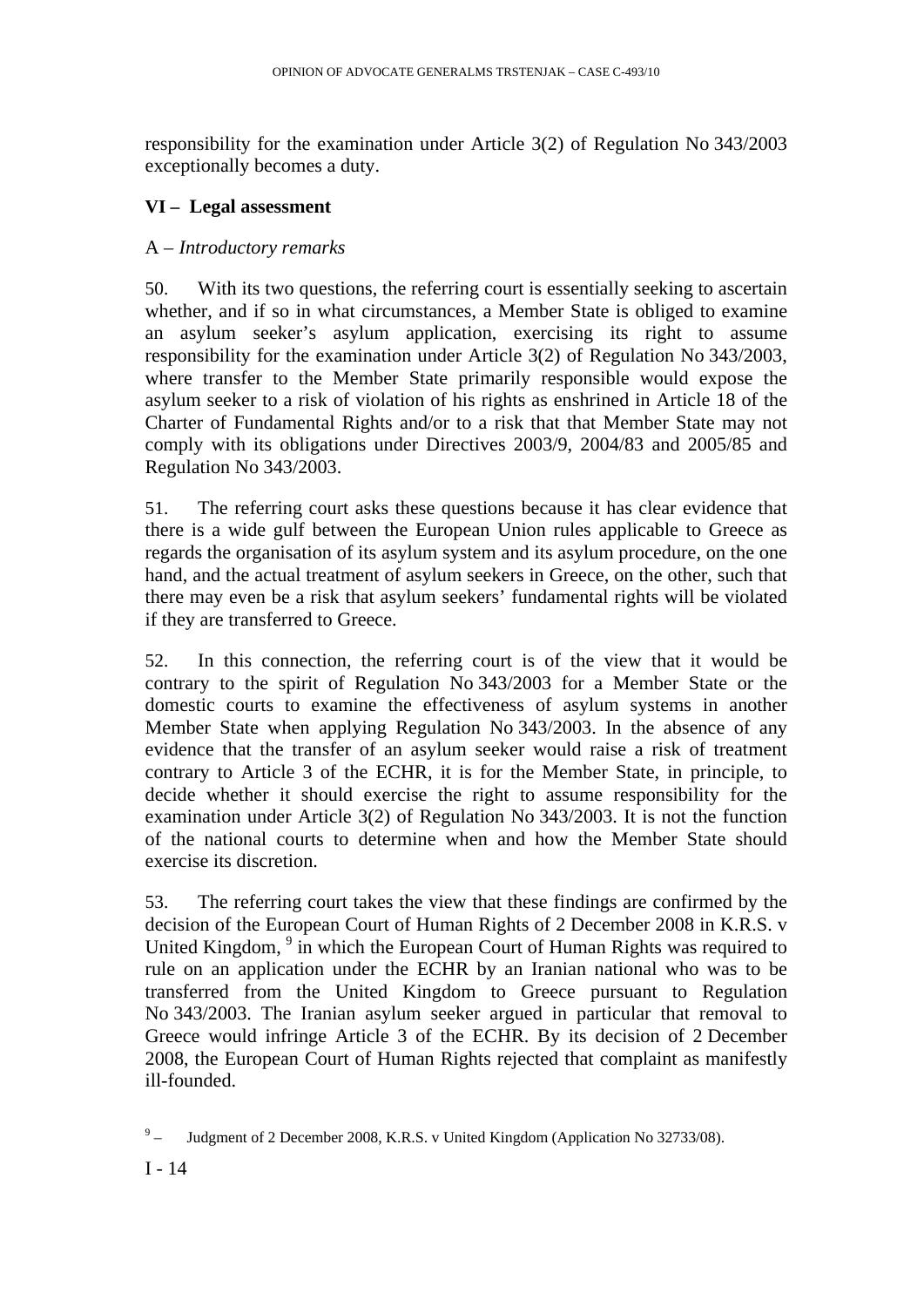54. The referring court is unsure, however, whether, and if so in what way, its proposed interpretation of Regulation No 343/2003 is compatible with the right to asylum enshrined in primary law, since the entry into force of the Lisbon Treaty, in Article 18 of the Charter of Fundamental Rights. Against this background, it asks the Court for guidance on the application of Article 3(2) of Regulation No 343/2003 in cases where assertions are made and even supported by expert views of unfavourable reception conditions and/or ineffective asylum procedures.

55. Having particular regard to the statements made by the referring court on the case-law of the European Court of Human Rights, it should be pointed out, first of all, that the European Court of Human Rights has further developed its legal and factual assessment of transfers of asylum seekers to Greece, based on the decision of 2 December 2008, in K.R.S. v United Kingdom, since the order for reference was lodged. In the leading judgment of 21 January 2011 in M.S.S. v Belgium and Greece, <sup>10</sup> the European Court of Human Rights found that the conditions of detention and the living conditions of an Afghan asylum seeker in Greece were to be regarded as a violation by Greece of Article 3 of the ECHR. In that case, the deficiencies identified in the examination of the asylum seeker's application, the risk of direct or indirect *refoulement* to his home country without any serious examination of the merits of his asylum application, and the absence of an effective remedy also led to the finding of a violation by Greece of Article 13, in conjunction with Article 3, of the ECHR. On the basis of those findings, the European Court of Human Rights also considered the transfer of the asylum seeker from Belgium to Greece under Regulation No 343/2003 to constitute a violation by Belgium of Article 3 of the ECHR and of Article 13, in conjunction with Article 3, of the ECHR.

56. For a discussion of the question of the way in which this development in the case-law of the European Court of Human Rights on the (in)compatibility with the ECHR of transfers of asylum seekers to Greece affects the judicial review of such transfers in the light of European Union law and, in particular, the Charter of Fundamental Rights, reference is made to the views expressed in my Opinion in *N.S.* In that Opinion, I stressed that under Article 52(3) of the Charter of Fundamental Rights it must be ensured that the protection guaranteed by the Charter in the areas in which the provisions of the Charter overlap with the provisions of the ECHR is no less than the protection granted by the ECHR. In so far as the extent and scope of the protection granted by the ECHR has been clarified in the case-law of the European Court of Human Rights, particular significance and high importance are to be attached to that case-law in connection with the interpretation of the relevant provisions of the Charter of Fundamental Rights by the Court of Justice.  $11$ 

 $10 -$  Judgment of 21 January 2011, M.S.S. v Belgium and Greece (Application No 30696/09).

<sup>&</sup>lt;sup>11</sup> – See my Opinion of 22 September 2011 in Case C-411/10 *N.S.* (cited above in point 4), point 142 et seq.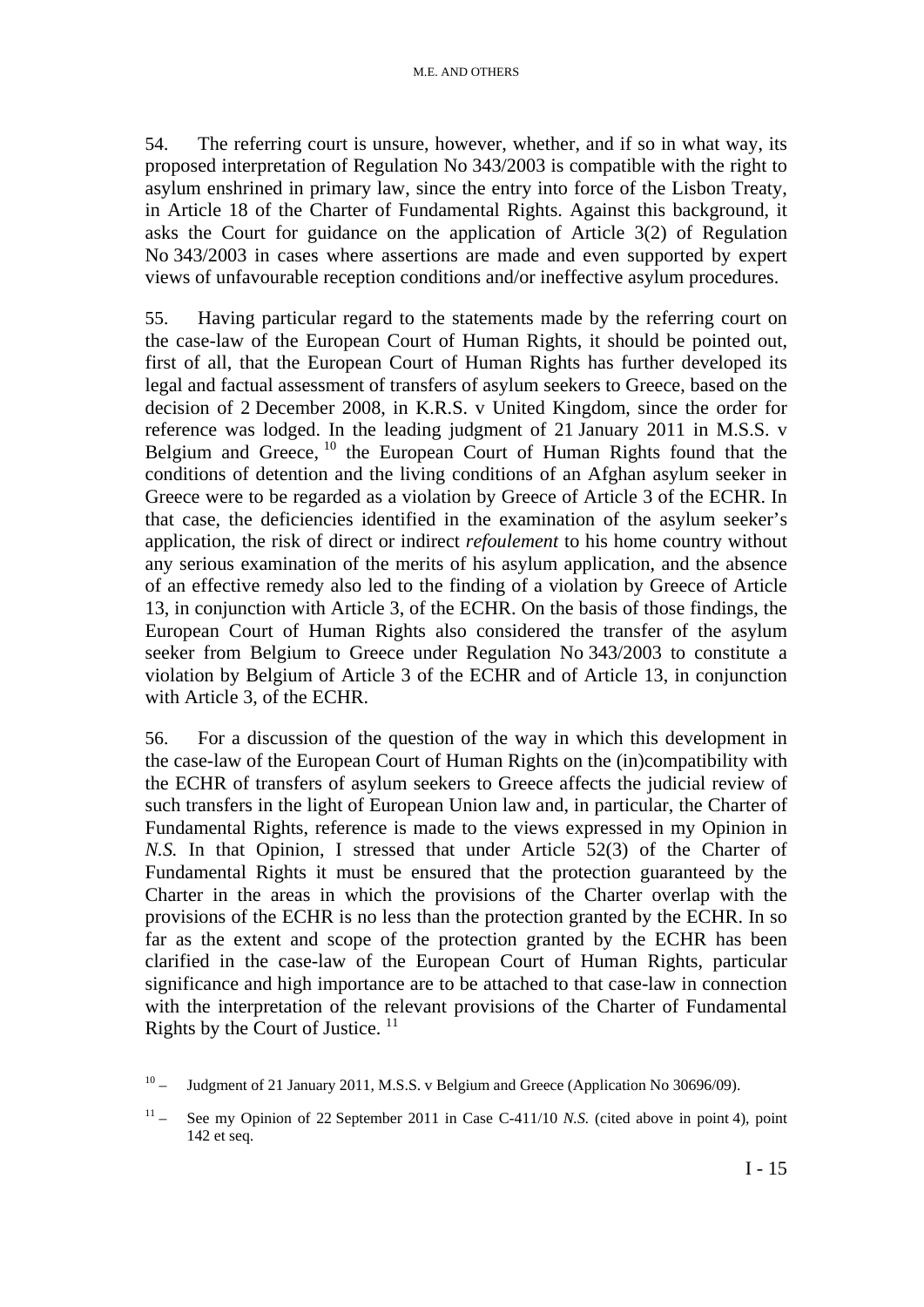57. In the light of these clarifications, I will examine the two questions referred for a preliminary ruling below. I shall begin by addressing the second question, which asks in what circumstances a Member State may be obliged, in the exercise of its right to assume responsibility for the examination under Article 3(2) of Regulation No 343/2003, to examine an asylum seeker's asylum application for which another Member State is primarily responsible. I will then, in answering the first question, consider the problem of the way in which a Member State is obliged in this connection to assess the compliance of the other Member States with the requirements of European Union law.

B – *The duty to exercise the right to assume responsibility for the examination under Article 3(2) of Regulation No 343/2003 in the case of a serious risk of violation of fundamental rights if an asylum seeker is transferred to the Member State which is primarily responsible* 

58. By its second question, the referring court seeks clarification as to whether a Member State is obliged to exercise its right under Article 3(2) of Regulation No 343/2003, and thereby assume responsibility for the examination of an asylum application lodged in its territory, if it should be established that the Member State primarily responsible for examining that application cannot guarantee compliance with the requirements relating to the treatment of asylum seekers and the examination of their asylum applications contained in Article 18 of the Charter of Fundamental Rights and in Directives 2003/9, 2004/83 and 2005/85 or Regulation No 343/2003.

59. As I have already explained in my Opinion in *N.S.*, Regulation No 343/2003 makes specific reference to the treatment of asylum seekers and the examination of their applications in the receiving Member State neither in fixing the criteria for determining the Member State responsible for examining an asylum application nor in establishing the mechanism for the transfer of asylum seekers between Member States. This must be seen against the background of the fact that the Member States' asylum systems must satisfy substantive minimum standards under Directives 2003/9, 2004/83 and 2005/85 and that all the Member States have acceded to the ECHR and to the Geneva Convention, with the result that it is ensured, from a legal point of view, that the treatment of asylum seekers and the examination of their applications in each Member State satisfy the requirements of the Charter of Fundamental Rights, the Geneva Convention and the ECHR.<sup>12</sup>

60. Should a Member State be unable, for any reason, to comply with the rules set out in Directives 2003/9, 2004/83 or 2005/85 or with its obligations stemming from fundamental rights or international law with regard to the treatment of asylum seekers or the examination of their asylum applications, there will, however, be a *de facto* risk that, if asylum seekers are transferred to that Member

 $12 -$  Ibid., point 95 et seq.

 $I - 16$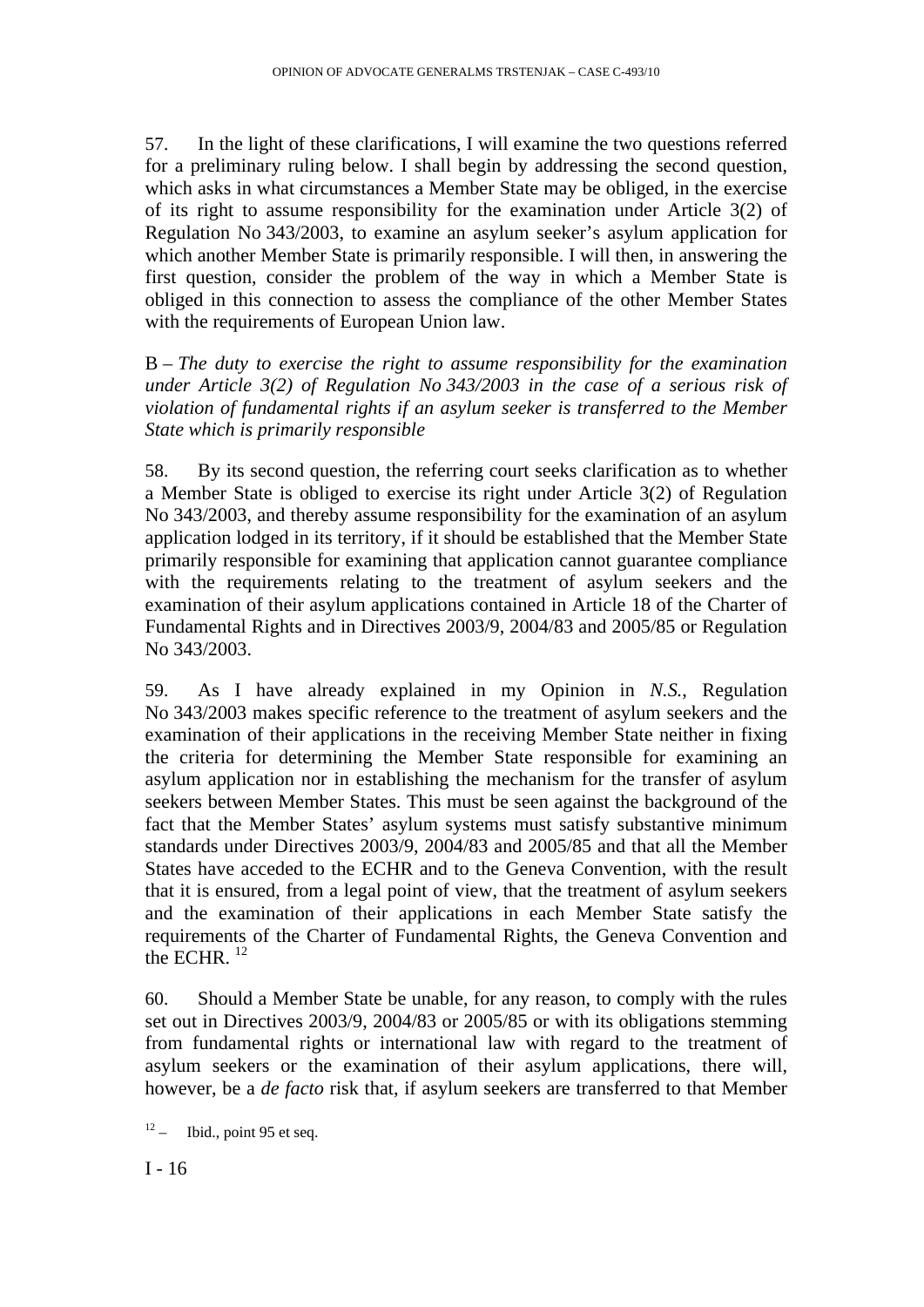State, they will be exposed to treatment which is incompatible with the Charter of Fundamental Rights.

61. The complete overloading of a Member State's asylum system may therefore mean, in certain circumstances, that the asylum seekers' rights enshrined in Article 18 of the Charter of Fundamental Rights are no longer guaranteed.

62. Under Article 18 of the Charter, the right to asylum is guaranteed with due respect for the rules of the Geneva Convention, the TEU and the TFEU. One of the central elements of the Geneva Convention is the prohibition of direct or indirect expulsion or return of a refugee to a persecuting State laid down in Article 33 of that Convention, which is referred to as the principle of *nonrefoulement*. Even though the precise scope of this prohibition on return is the subject of dispute, it must be assumed that it grants refugees <sup>13</sup> not only protection against direct deportation to the persecuting State, but also protection against chain deportation, where a transfer is made to a State in which there is a risk of deportation to a persecuting State.<sup>14</sup> In view of this broad definition of the prohibition on return, it is immediately clear that the overloading of a Member State's asylum system and the ensuing deficiencies in the review of asylum application may give rise, in individual cases, to deportations which are incompatible with this prohibition on return, and thus also incompatible with Article 18 of the Charter of Fundamental Rights.

63. If a Member State's asylum system is overloaded, there could also be fears of violations of the asylum seekers' right to respect for and protection of human dignity enshrined in Article 1 of the Charter of Fundamental Rights or of the prohibition of torture and inhuman or degrading treatment of asylum seekers contained in Article 4 of the Charter.<sup>15</sup>

64. If there were a serious risk, in the Member State which is primarily responsible for examining an asylum application under Article 3(1), in conjunction with the provisions contained in Chapter III, of Regulation No 343/2003, of a violation of the asylum seekers' fundamental rights, as

- $13 -$  Because the prohibition on return under Article 33 of the Geneva Convention applies to refugees, the scope of the protection afforded by Article 18 of the Charter of Fundamental Rights in this regard is influenced by the notion of 'refugee' in the Geneva Convention (see Jarass, D., *Charta der Grundrechte der Europäischen Union*, Munich 2010, Article 18, paragraph 5). In the context of the prohibition on return under Article 33 of the Geneva Convention, the notion of 'refugee' covers not only those who have already been recognised as refugees, but also those who fulfil the conditions for recognition as a refugee. See Lauterpacht, E./Bethlehem, D., 'The scope and content of the principle of non-refoulement: Opinion', in *Refugee Protection in International Law* (ed. Feller, E./Türk, V./Nicholson, F.), Cambridge 2003, p. 87, 116 et seq.
- 14 See Lauterpacht, E./Bethlehem, D., loc. cit. (footnote 13), p. 122; Hailbronner, K., *Asyl- und Ausländerrecht*, 2nd edition, Stuttgart 2008, paragraph 655.

15 – See point 111 et seq. of my Opinion in *N.S.* (cited above in point 4).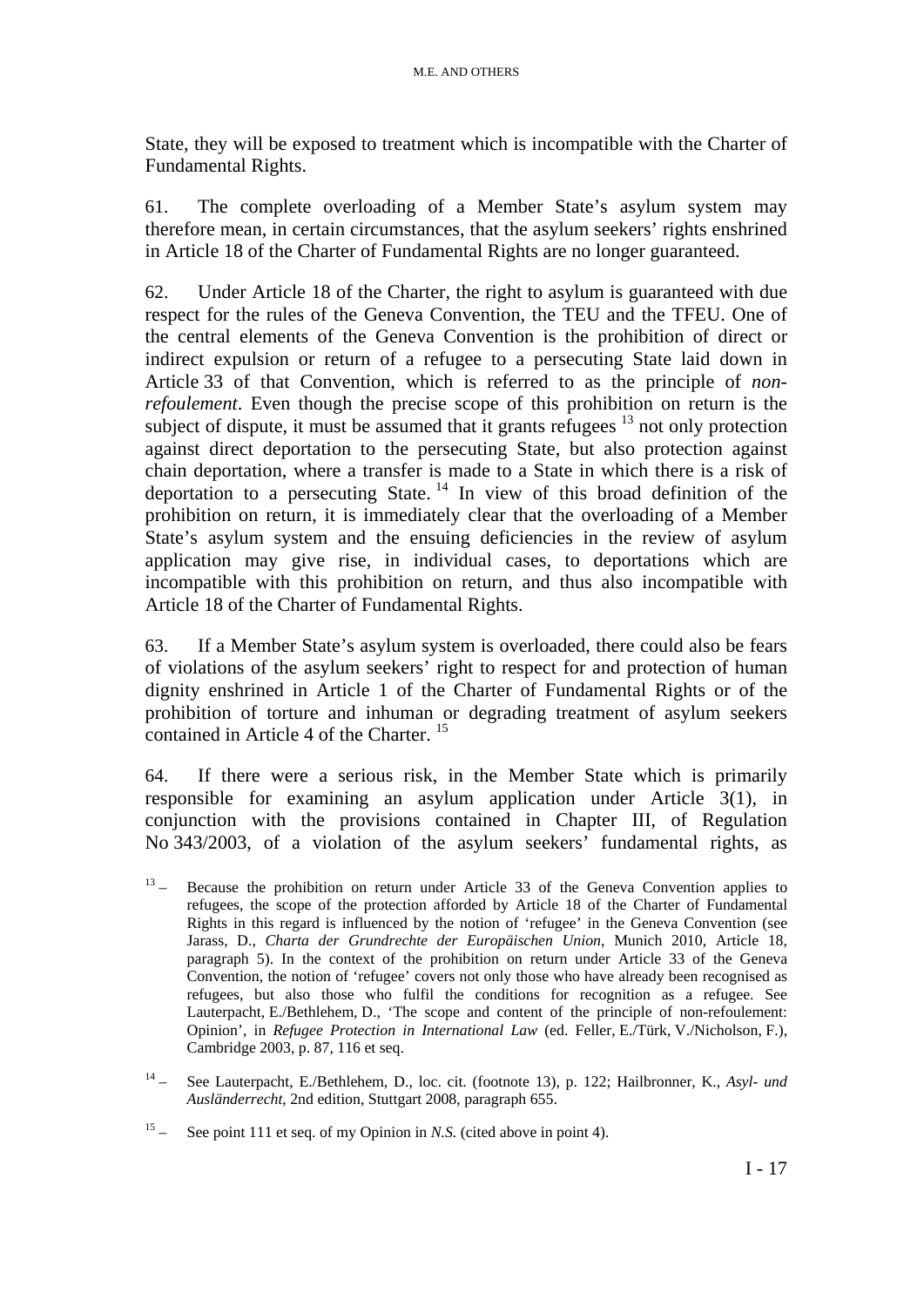enshrined in Articles 1, 4 or 18 of the Charter of Fundamental Rights, the other Member States may not transfer asylum seekers to that Member State, but are obliged, in principle, to exercise the right to assume responsibility for the examination under Article 3(2) of Regulation No 343/2003.

65. This obligation to exercise the right to assume responsibility for the examination follows, first, from the Member States' duty to apply Regulation No 343/2003 in a manner consistent with fundamental rights. <sup>16</sup> Secondly, it follows from the fact that a transfer of asylum seekers to a Member State in which there is a serious risk of violation of their fundamental rights, as enshrined in Article 1, Article 4 or Article 18 of the Charter of Fundamental Rights, also constitutes, in principle, a violation of those fundamental rights by the transferring Member State.<sup>17</sup> Where the Member States exercise their right to assume responsibility for the examination under Article 3(2) of Regulation No 343/2003, this risk of infringement of the Charter of Fundamental Rights is eliminated entirely.

66. Serious risks of infringements of individual provisions of Directives 2003/9, 2004/83 and 2005/85 or of Regulation No 343/2003 in the receiving Member State which do not also constitute a violation of the fundamental rights of the asylum seeker to be transferred, as enshrined in the Charter of Fundamental Rights, are not, by contrast, sufficient to create an obligation on the part of the transferring Member State to exercise the right to assume responsibility for such an examination.

67. It should be stated, first of all, in this connection that an interpretation of Regulation No 343/2003 in a manner consistent with fundamental rights cannot require the right to assume responsibility for the examination under Article 3(2) to be exercised where the primarily responsible Member State infringes individual provisions of Directives 2003/9, 2004/83 or 2005/85 or of Regulation No 343/2003, but does not violate the asylum seekers' fundamental rights as enshrined in the Charter of Fundamental Rights. Furthermore, the transfer of the asylum seeker to a Member State in which there is no risk of violation of his fundamental rights, as enshrined in the Charter, will normally be regarded as consistent with fundamental rights.

 $16 -$  Ibid., point 117 et seq.

<sup>17 –</sup> For the asylum seekers' fundamental rights enshrined in Article 1 and in Article 4 of the Charter of Fundamental Rights this follows from the positive protective function inherent in those fundamental rights. For Article 18 of the Charter of Fundamental Rights this follows from the fact that that fundamental right protects not only against direct, but also against indirect return to a persecuting State. See point 112 et seq. of my Opinion in *N.S.* (cited above in point 4). Furthermore, Article 19(2) of the Charter expressly provides in this connection that no one may be removed, expelled or extradited to a State where there is a serious risk that he or she would be subjected to the death penalty, torture or other inhuman or degrading treatment or punishment.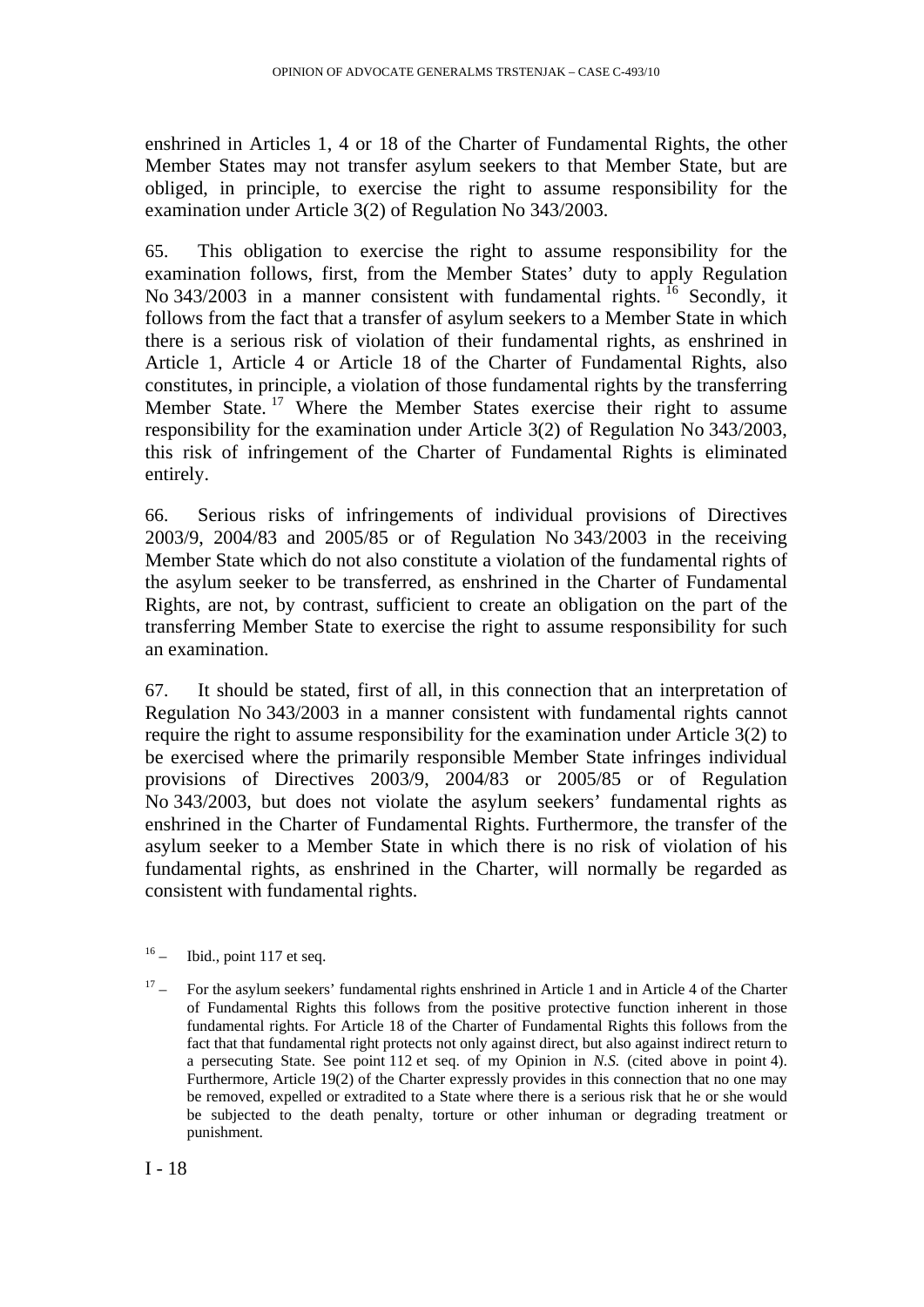68. Furthermore, it would be difficult to reconcile with the aims of Regulation No 343/2003 if any failure to comply with Directives 2003/9, 2004/83 or 2005/85 or Regulation No 343/2003 were sufficient to prevent the transfer of an asylum seeker to the Member State which is primarily responsible under Article 3(1), in conjunction with the provisions contained in Chapter III, of Regulation No 343/2003. 18 Regulation No 343/2003 is intended to establish a clear and workable method for determining the Member State responsible for the examination of an asylum application, which also makes it possible to determine rapidly the Member State responsible.<sup>19</sup> In order to achieve that objective, Regulation No 343/2003 lays down a provision under which responsibility for examining each asylum application lodged in the European Union rests with one single Member State, which is determined on the basis of objective criteria. Those objective criteria include, for example, the existence of a link, in relation to the law on asylum and foreign nationals, between the asylum seeker or a family member and a Member State. <sup>20</sup> In the case of an illegal entry into the territory of the European Union, the Member State of first entry is responsible for examining the asylum application under Article 10 of Regulation No  $343/2003$ . <sup>21</sup>

69. If any failure to comply with individual provisions of Directives 2003/9, 2004/83 and 2005/85 or of Regulation No 343/2003 on the part of the Member State with primary responsibility were now to mean that the Member State in which the asylum seeker lodged an asylum application was required to exercise its right to assume responsibility for the examination itself under Article 3(2) of Regulation No 343/2003, a new, far-reaching exclusion criterion would be created – in addition to the objective criteria for determining the responsible Member State laid down in Chapter III of the regulation – under which even minor infringements of Directives 2003/9, 2004/83 or 2005/85 or of Regulation No 343/2003 in individual Member States could mean that those Member States would be relieved of their responsibilities under Regulation No 343/2003 and the associated duties. This could result not only in the rules on responsibility formulated in Regulation No 343/2003 being completely undermined, but could also jeopardise the aim of those rules, which is to determine rapidly the Member State responsible for examining asylum applications lodged in the European Union.

- $18 -$  According to settled case-law, in interpreting a provision of European Union law it is necessary to consider not only its wording, but also the context in which it occurs and the objective pursued by the rules of which it forms part; see Case C-19/08 *Petrosian and Others* [2009] ECR I-495, paragraph 34.
- $19 -$  See recital 3 et seq. in the preamble to Regulation No 343/2003.
- <sup>20</sup> See Articles 6(1), 7 and 8 and Article 9(1) and (2) of Regulation No 343/2003.
- <sup>21</sup> Article 10 of Regulation No 343/2003. However, that responsibility expires 12 months after the illegal entry.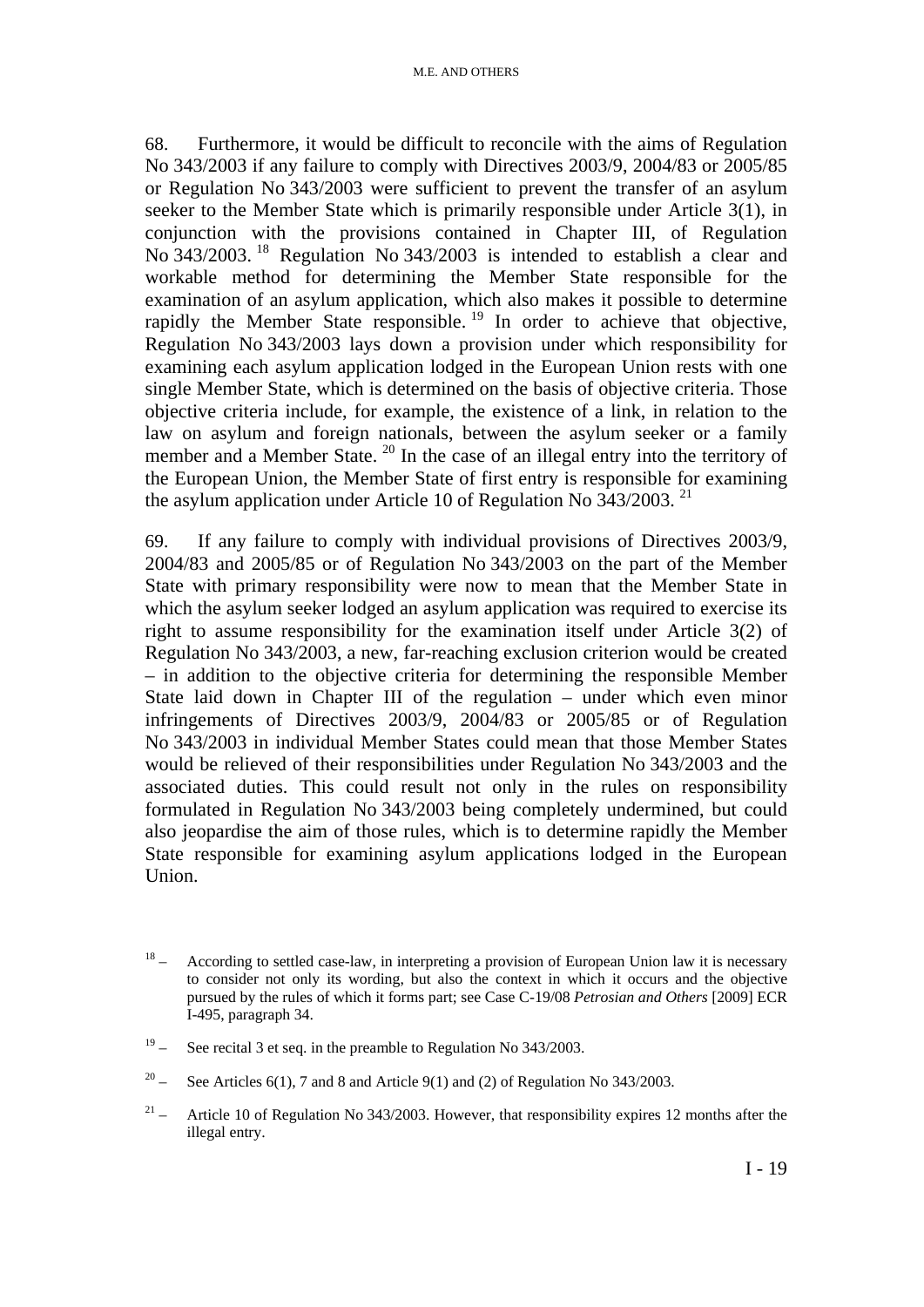70. These observations lead me to conclude that an infringement of the provisions of Directives 2003/9, 2004/83 and 2005/85 or of Regulation No 343/2003 in the Member State which is primarily responsible can create an obligation to exercise the right to assume responsibility for the examination under Article 3(2) of Regulation No 343/2003 only in the case where that infringement of secondary law would also constitute a violation of the asylum seeker's rights enshrined in the Charter of Fundamental Rights.

71. In the light of the foregoing, the second question must be answered to the effect that a Member State is obliged to exercise its right to assume responsibility for the examination under Article 3(2) of Regulation No 343/2003 if it should be established that transfer to the Member State which is primarily responsible under Article 3(1), in conjunction with the provisions contained in Chapter III, of Regulation No 343/2003 would expose the asylum seeker to a serious risk of violation of his rights enshrined in the Charter of Fundamental Rights. Serious risks of infringements of individual provisions of Directives 2003/9, 2004/83 and 2005/85 or of Regulation No 343/2003 in the Member State which is primarily responsible which do not also constitute a violation of the fundamental rights of the asylum seeker to be transferred, as enshrined in the Charter of Fundamental Rights, are not, by contrast, sufficient to create an obligation to exercise the right to assume responsibility for that examination.

C – *The transferring Member State is obliged, before the transfer of an asylum seeker pursuant to Regulation No 343/2003, to assess whether the rights of that asylum seeker, as enshrined in the Charter of Fundamental Rights, are guaranteed in the receiving Member State* 

72. By its first question, the referring court wishes to know whether the Member State in which an asylum seeker has lodged an asylum application for the examination of which another Member State is primarily responsible under Article 3(1), in conjunction with the provisions contained in Chapter III, of Regulation No 343/2003 must assess, before the transfer of that asylum seeker to the Member State which is primarily responsible, whether the asylum seeker's rights, as enshrined in the Charter of Fundamental Rights, are guaranteed in that Member State and whether that Member State complies with the requirements under Directives 2003/9, 2004/83 and 2005/85 and Regulation No 343/2003.

73. It is clear from my foregoing observations, first, that the transfer of asylum seekers to a Member State in which there is a serious risk of violation of that asylum seeker's rights, as enshrined in the Charter of Fundamental Rights, is incompatible with the Charter of Fundamental Rights, with the result that the Member State in which the asylum seeker has lodged his asylum application is obliged, in such a case, to exercise the right to assume responsibility for the examination under Article 3(2) of Regulation No 343/2003. Secondly, I concluded that a (serious risk of) infringement of individual provisions of Directives 2003/9, 2004/83 and 2005/85 or of Regulation No 343/2003 in the receiving Member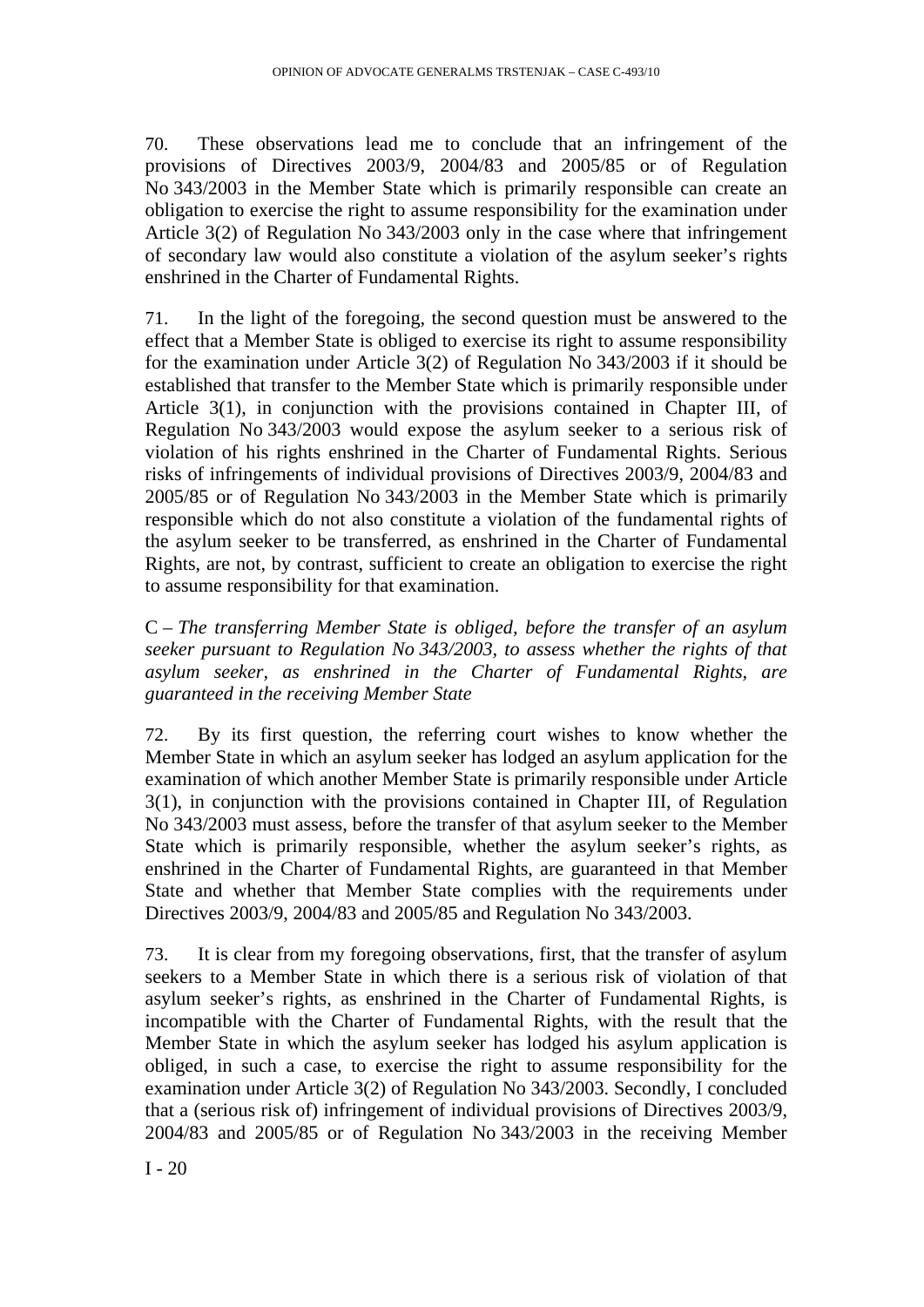State can create an obligation on the part of the transferring Member State to exercise the right to assume responsibility for the examination under Article 3(2) of Regulation No 343/2003 only where that infringement of secondary law would also constitute a violation of the asylum seeker's rights enshrined in the Charter of Fundamental Rights.

74. It is immediately clear from these findings that the transferring Member State is obliged, prior to the transfer of an asylum seeker, to assess whether the asylum seeker is exposed to a serious risk of violation of his rights, as enshrined in the Charter of Fundamental Rights, in the Member State which is primarily responsible. Only in this way can it be guaranteed that Regulation No 343/2003 will be applied by the transferring Member State in a manner consistent with fundamental rights. A distinct obligation to assess whether the receiving Member State complies with the individual provisions of Directives 2003/9, 2004/83 and 2005/85 and of Regulation No 343/2003 must, however, be rejected.

75. The Member State's duty to assess whether the transfer of asylum seekers to another Member State is consistent with fundamental rights does not mean, however, that the transferring Member State must actively ascertain, prior to the transfer of any asylum seeker, that the asylum seeker's rights, as enshrined in the Charter of Fundamental Rights, are actually guaranteed in the receiving Member State. In assessing whether there is a risk that the asylum seeker's fundamental rights will be violated in the Member State having primary responsibility, the Member States may proceed on the basis of the rebuttable presumption that the asylum seeker's fundamental rights will be observed in the Member State which is primarily responsible.

76. The legitimacy of such a rebuttable presumption under European Union law is suggested, first, by the fact that the treatment of asylum seekers and the examination of their applications under Directives 2003/9, 2004/83 and 2005/85 must satisfy substantive minimum standards in each Member State. Furthermore, all the Member States must observe the Charter of Fundamental Rights  $^{22}$  and – as Contracting States – the ECHR and the Geneva Convention, and they must therefore also respect the asylum seekers' fundamental rights and human rights enshrined therein. In view of the high level of protection which is thus (legally) ensured, it seems reasonable, in connection with the transfer of asylum seekers, to proceed from the rebuttable presumption that those asylum seekers will be treated in a manner consistent with human rights and fundamental rights in the Member State responsible for their asylum application.<sup>23</sup> Accordingly, recital 2 in the

<sup>&</sup>lt;sup>22</sup> – With regard to the content and scope of Protocol No 30 on the application of the Charter of Fundamental Rights of the European Union to Poland and to the United Kingdom, see point 167 et seq. of my Opinion in *N.S.* (cited above in point 4).

 $23 -$  For example, in its decision of 2 December 2008, K.R.S. v United Kingdom (cited above in footnote 9), the European Court of Human Rights held that it had to be presumed that Greece would comply with the obligations under Directives 2005/85 and 2003/9.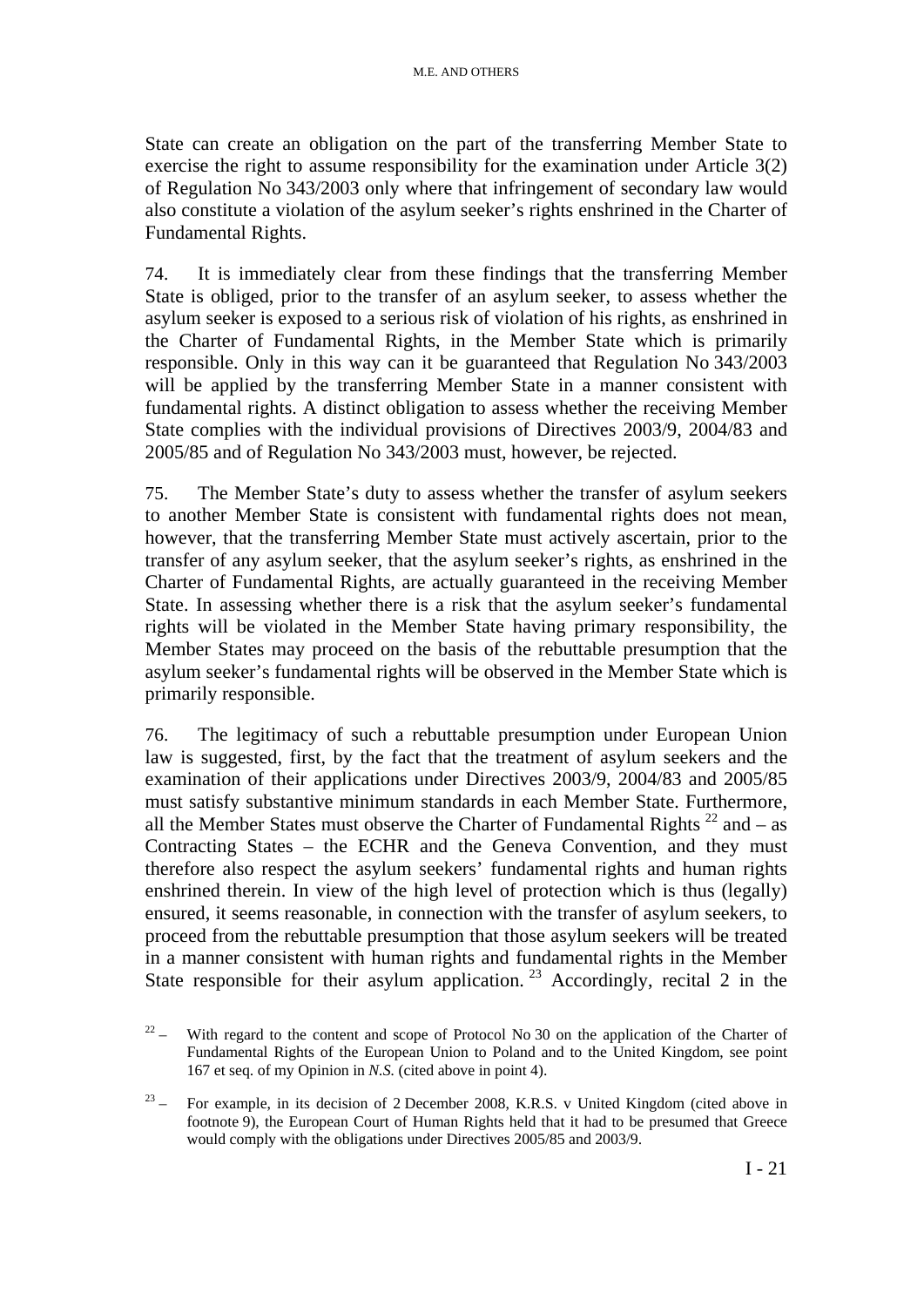preamble to Regulation No 343/2003 expressly states that Member States, all respecting the principle of *non-refoulement*, are considered as safe countries for third-country nationals.  $24$ 

77. If the Member States were to decide to operate such a rebuttable presumption, however, they must comply with the principle of effectiveness, according to which the realisation of the rights conferred by European Union law may not be rendered practically impossible or excessively difficult.<sup>25</sup> If the Member States thus decide to introduce a rebuttable presumption, asylum seekers must be given the possibility, procedurally, actually to rebut that presumption. Having regard to the principle of procedural autonomy of the Member States, <sup>26</sup> the specific form of the available evidence and the definition of the rules and principles governing the assessment of evidence are, in turn, a matter for the national legal orders of the individual Member States, in which connection the enforcement of the rights enshrined in the Charter of Fundamental Rights may not be rendered practically impossible or excessively difficult.

78. In the light of the foregoing, the first question must be answered to the effect that a Member State which, in the application of Regulation No 343/2003, wishes to transfer an asylum seeker to the Member State which is primarily responsible for examining the asylum application is obliged to assess whether there is a serious risk of violation of the asylum seeker's rights, as enshrined in the Charter of Fundamental Rights, in that Member State having primary responsibility. The transferring Member State does not have a distinct obligation to assess whether the receiving Member State complies with the individual provisions of Directives 2003/9, 2004/83 and 2005/85 and of Regulation No 343/2003. In assessing whether there is a risk that the asylum seeker's fundamental rights may be violated in the Member State which is primarily responsible, the Member States may proceed on the basis of the rebuttable presumption that the asylum seeker's fundamental rights will be respected in the Member State which is primarily responsible.

- <sup>24</sup> See also, in this connection, Protocol (No 24) on asylum for nationals of Member States of the European Union, annexed to the Treaty on European Union and to the Treaty on the Functioning of the European Union. That Protocol points out, first of all, that, given the level of protection of fundamental rights and freedoms by the Member States of the European Union, Member States are to be regarded as constituting safe countries of origin in respect of each other for all legal and practical purposes in relation to asylum matters. Against this background, the Protocol then states that any application for asylum made by a national of a Member State may be taken into consideration or declared admissible for processing by another Member State only under the very restrictive conditions set out in the Protocol.
- 25 Case C-246/09 *Bulicke* [2010] ECR I-0000, paragraph 25; Case C-2/06 *Kempter* [2008] ECR I-411, paragraph 57; Joined Cases C-222/05 to C-225/05 *Van der Weerd and Others* [2007] ECR I-4233, paragraph 28; and Case C-432/05 *Unibet* [2007] ECR I-2271, paragraph 43.
- $26 -$  With regard to the importance of this principle for the application of the provisions of Regulation No 343/2003, see *Petrosian and Others* (cited above in footnote 18), paragraphs 47 and 52.